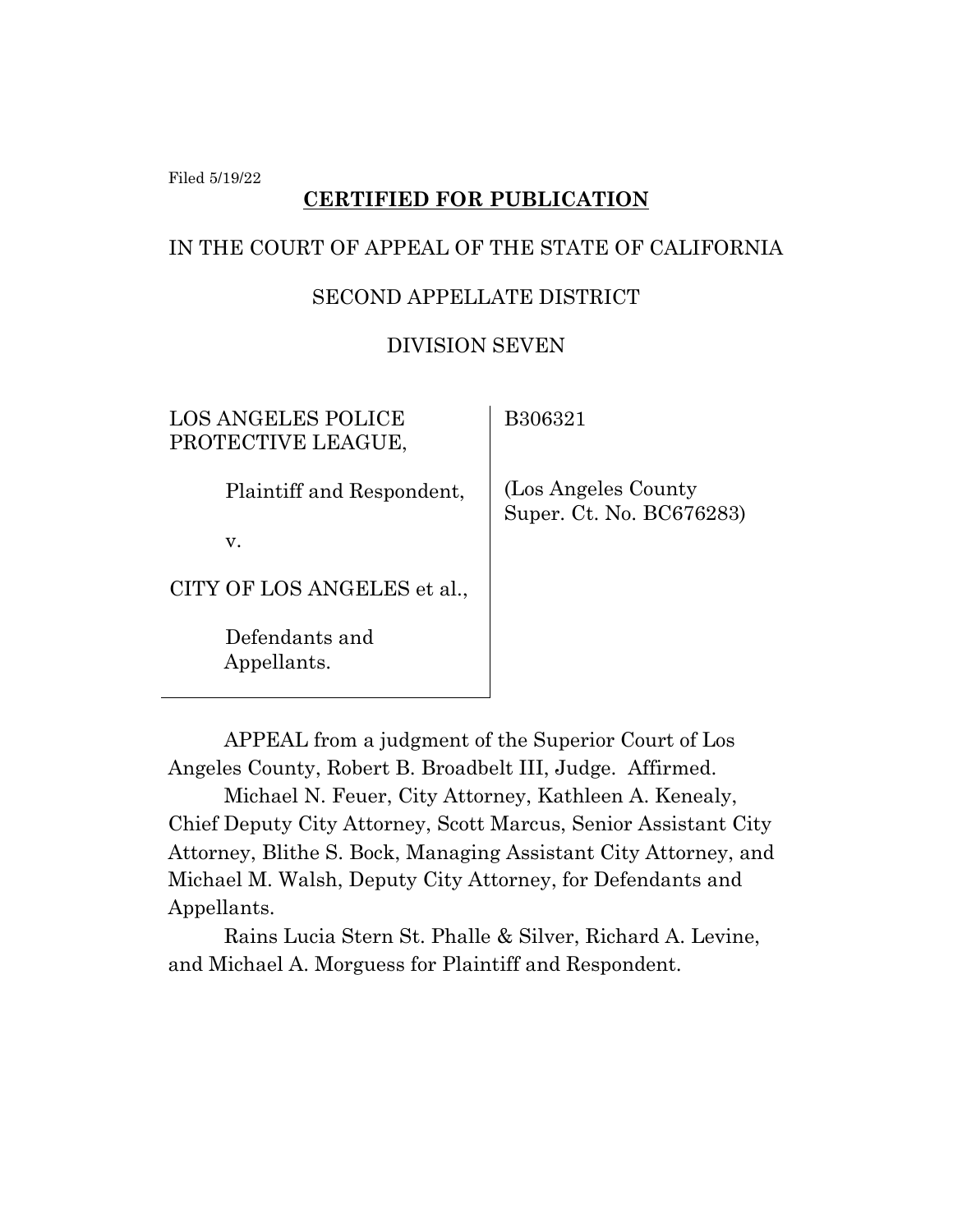#### **INTRODUCTION**

California requires law enforcement agencies to investigate complaints against peace officers. (See Pen. Code, § 832.5, subd. (a)(1).)<sup>1</sup> Section 148.6, subdivision (a)(1), makes it a crime to file a knowingly false allegation of misconduct against a peace officer. And section 148.6, subdivision (a)(2), requires law enforcement agencies, before accepting a complaint alleging misconduct by a peace officer, to require the complainant to sign an advisory informing the complainant that filing a knowingly false complaint may result in criminal prosecution.

In 2002 the California Supreme Court upheld section 148.6 against a challenge the statute was an impermissible contentbased speech restriction under the First Amendment to the United States Constitution. (*People v. Stanistreet* (2002) 29 Cal.4th 497, cert. den. 538 U.S. 120 [123 S.Ct. 1944, 155 L.Ed.2d 861] (*Stanistreet*)). Three years later, a panel of the United States Court of Appeals for the Ninth Circuit reached a different conclusion. The Ninth Circuit ruled section 148.6 was an impermissible viewpoint-based speech restriction under the First Amendment because the statute criminalized false statements that accused a peace officer of misconduct, but not false statements, made by the officer or a witness during the investigation, that supported the officer. (*Chaker v. Crogan*  (9th Cir. 2005) 428 F.3d 1215, cert. den. 547 U.S. 1128 [26 S.Ct. 2023, 164 L.Ed.2d 780] (*Chaker*).)

Until 2013 the City of Los Angeles and the United States were parties to a consent decree in the United States District Court that prevented the City from requiring complainants to

<sup>&</sup>lt;sup>1</sup> Undesignated statutory references are to the Penal Code.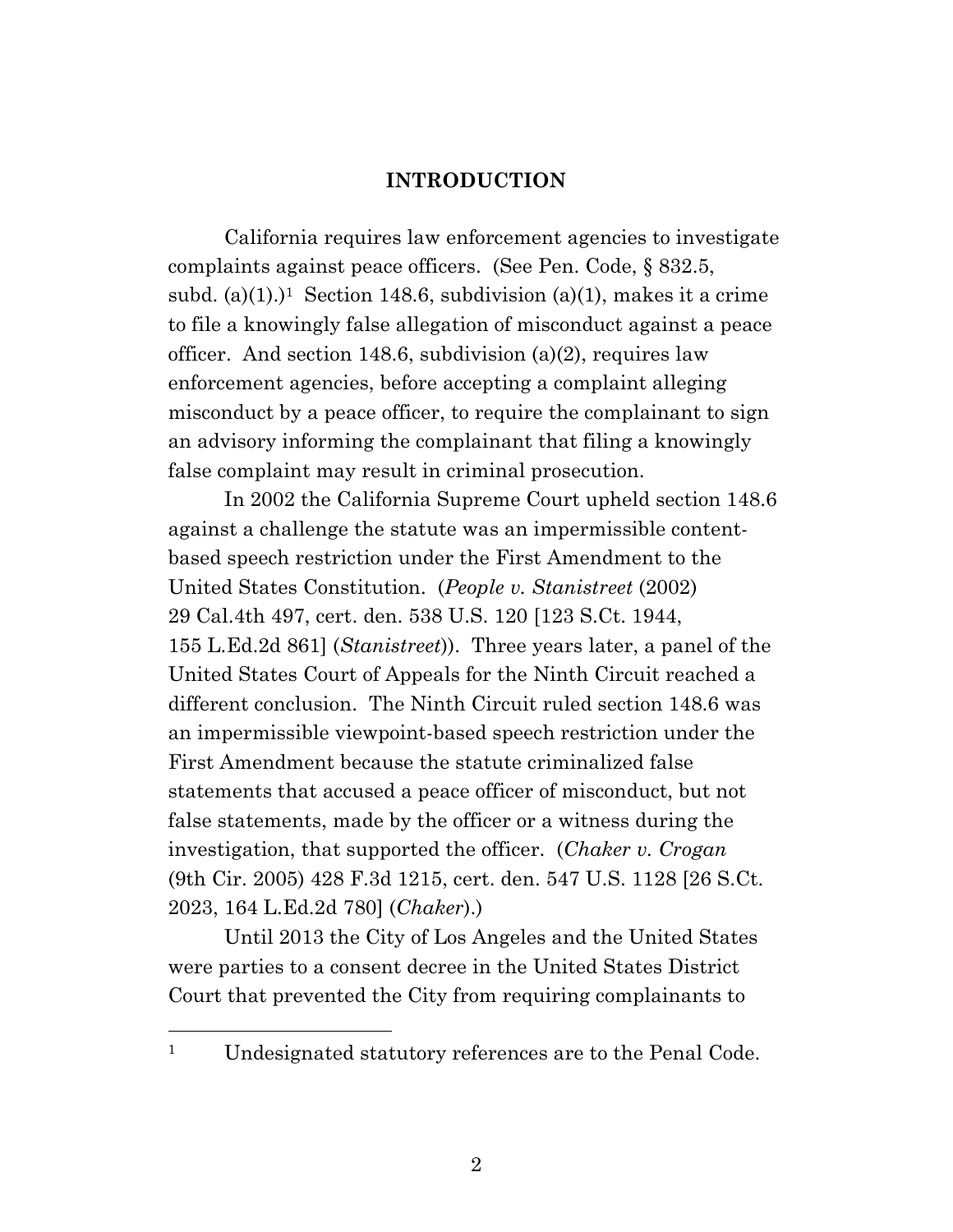sign the advisory required by section 148.6. After the consent decree expired, the City continued to not require complainants to sign the advisory. The Los Angeles Police Protective League filed this action against the City and its Chief of Police, Charlie Beck, seeking an injunction requiring them to comply with section 148.6, subdivision (a)(2).<sup>2</sup> Following a court trial, the court entered judgment in favor of the Police Protective League. Concluding it was bound to follow *Stanistreet*, the trial court rejected the City's First Amendment challenge to section 148.6 and enjoined the City from accepting any complaint alleging misconduct by a peace officer unless the complainant has signed the advisory required by section 148.6.

The City appeals, asking us to hold, as the Ninth Circuit held in *Chaker*, section 148.6 is an impermissible viewpointbased speech restriction. The City correctly points out that the arguments the California Supreme Court rejected in *Stanistreet*  are not entirely identical to the arguments the Ninth Circuit accepted in *Chaker*. The City also argues the injunction requires the City to enforce a statute federal courts have found is unconstitutional. That's a real problem. But the Supreme Court's analysis in *Stanistreet* of why section 148.6 does not violate the First Amendment applies to the City's *Chaker*-based arguments here. Because the United States Supreme Court has not ruled section 148.6 or an analogous statute is unconstitutional, we must follow *Stanistreet*. Therefore, we do, and we affirm.

<sup>2</sup> We refer to the City of Los Angeles and Beck collectively as the City.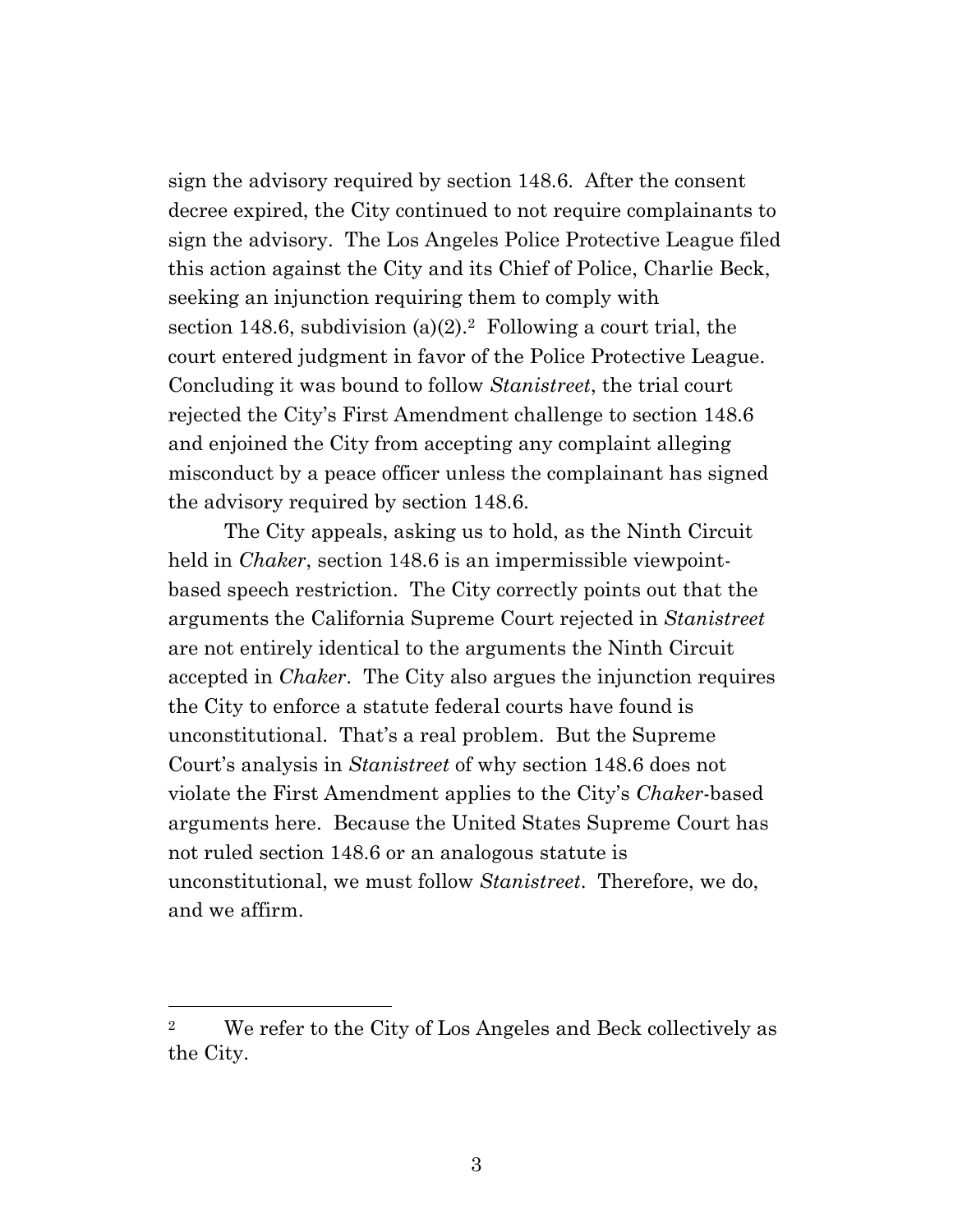### **FACTUAL AND PROCEDURAL BACKGROUND**

A. *The Legislature Enacts Section 148.6*

The California Supreme Court in *Stanistreet* explained the circumstances that prompted the Legislature to enact section 148.6: After ""the Rodney King incident in March 1991, law enforcement agencies throughout the state . . . "revised their citizen complaint procedures to promote greater accountability on the part of their line officers."'" (*Stanistreet*, *supra*, 29 Cal.4th at p. 502.) But, according to the Legislature, "'a "glaringly negative side-effect [was] the willingness on the part of many of [California's] less ethical citizens to maliciously file false allegations of misconduct against officers in an effort to punish them for simply doing their jobs." [Citation.] Against this backdrop, the Legislature enacted section 148.6 in an attempt to curb a perceived rising tide of knowingly false citizens' complaints of misconduct by officers performing their duties.'" (*Id.* at pp. 502-503.)

Section 148.6, subdivision (a)(1), states: "Every person who files any allegation of misconduct against any peace officer, ... knowing the allegation to be false, is guilty of a misdemeanor." Section 148.6, subdivision (a)(2), states: "A law enforcement agency accepting an allegation of misconduct against a peace officer shall require the complainant to read and sign the following advisory, all in boldface type:

"YOU HAVE THE RIGHT TO MAKE A COMPLAINT AGAINST A POLICE OFFICER FOR ANY IMPROPER POLICE CONDUCT. CALIFORNIA LAW REQUIRES THIS AGENCY TO HAVE A PROCEDURE TO INVESTIGATE CIVILIANS'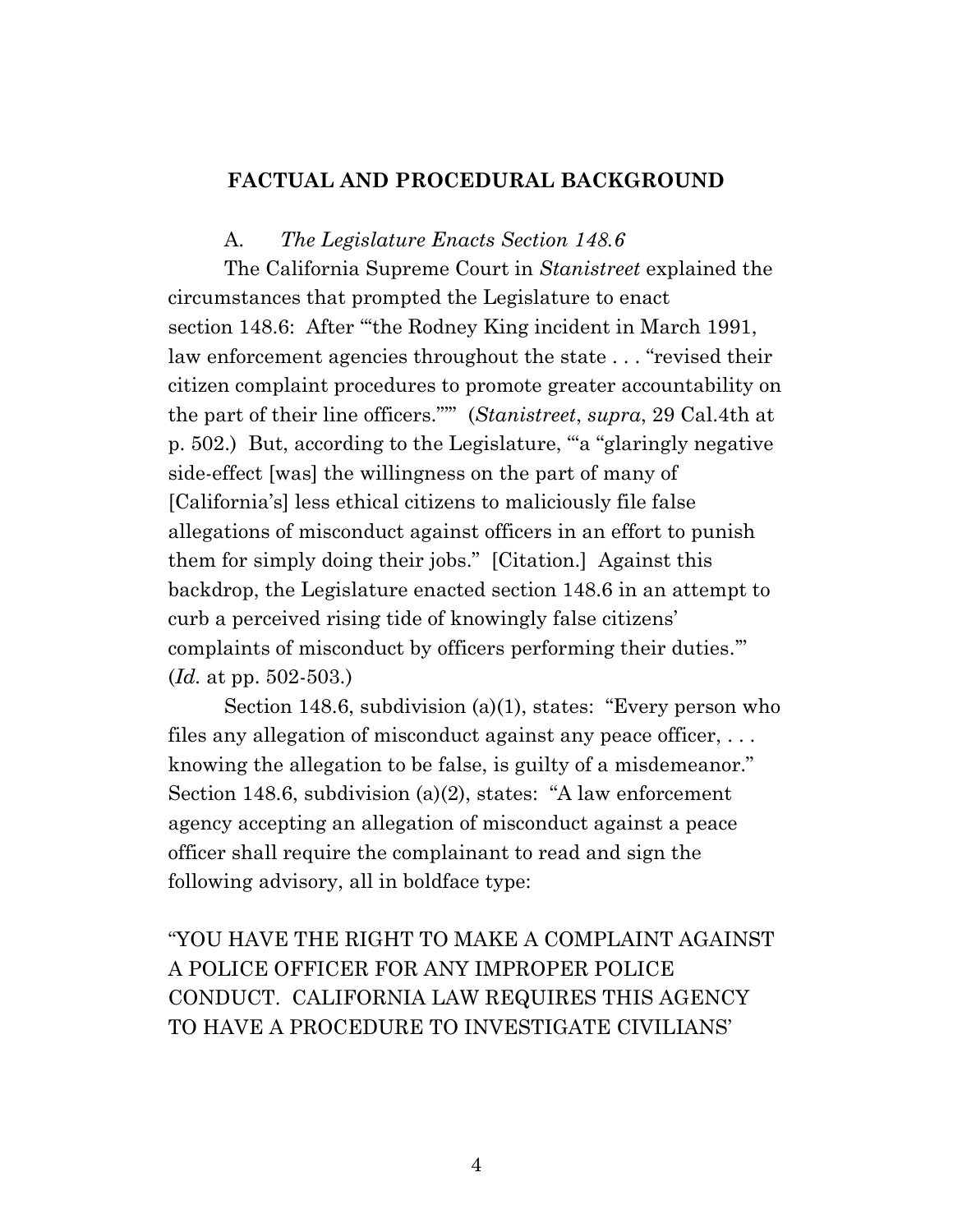COMPLAINTS. YOU HAVE A RIGHT TO A WRITTEN DESCRIPTION OF THIS PROCEDURE. THIS AGENCY MAY FIND AFTER INVESTIGATION THAT THERE IS NOT ENOUGH EVIDENCE TO WARRANT ACTION ON YOUR COMPLAINT; EVEN IF THAT IS THE CASE, YOU HAVE THE RIGHT TO MAKE THE COMPLAINT AND HAVE IT INVESTIGATED IF YOU BELIEVE AN OFFICER BEHAVED IMPROPERLY. CIVILIAN COMPLAINTS AND ANY REPORTS OR FINDINGS RELATING TO COMPLAINTS MUST BE RETAINED BY THIS AGENCY FOR AT LEAST FIVE YEARS.

"IT IS AGAINST THE LAW TO MAKE A COMPLAINT THAT YOU KNOW TO BE FALSE. IF YOU MAKE A COMPLAINT AGAINST AN OFFICER KNOWING THAT IT IS FALSE, YOU CAN BE PROSECUTED ON A MISDEMEANOR CHARGE.

"I have read and understood the above statement.

"Complainant \_\_\_\_\_\_\_."

*B. A Consent Decree Prevents the City from Requiring Complainants To Sign the Advisory* 

In 2000 the United States filed a lawsuit against the City of Los Angeles alleging the City had failed to implement appropriate management practices, resulting in a pattern or practice of unconstitutional conduct that violated title 42 United States Code former section 14141. <sup>3</sup> The following year the

<sup>3</sup> At the time, that section provided: "It shall be unlawful for any governmental authority . . . to engage in a pattern or practice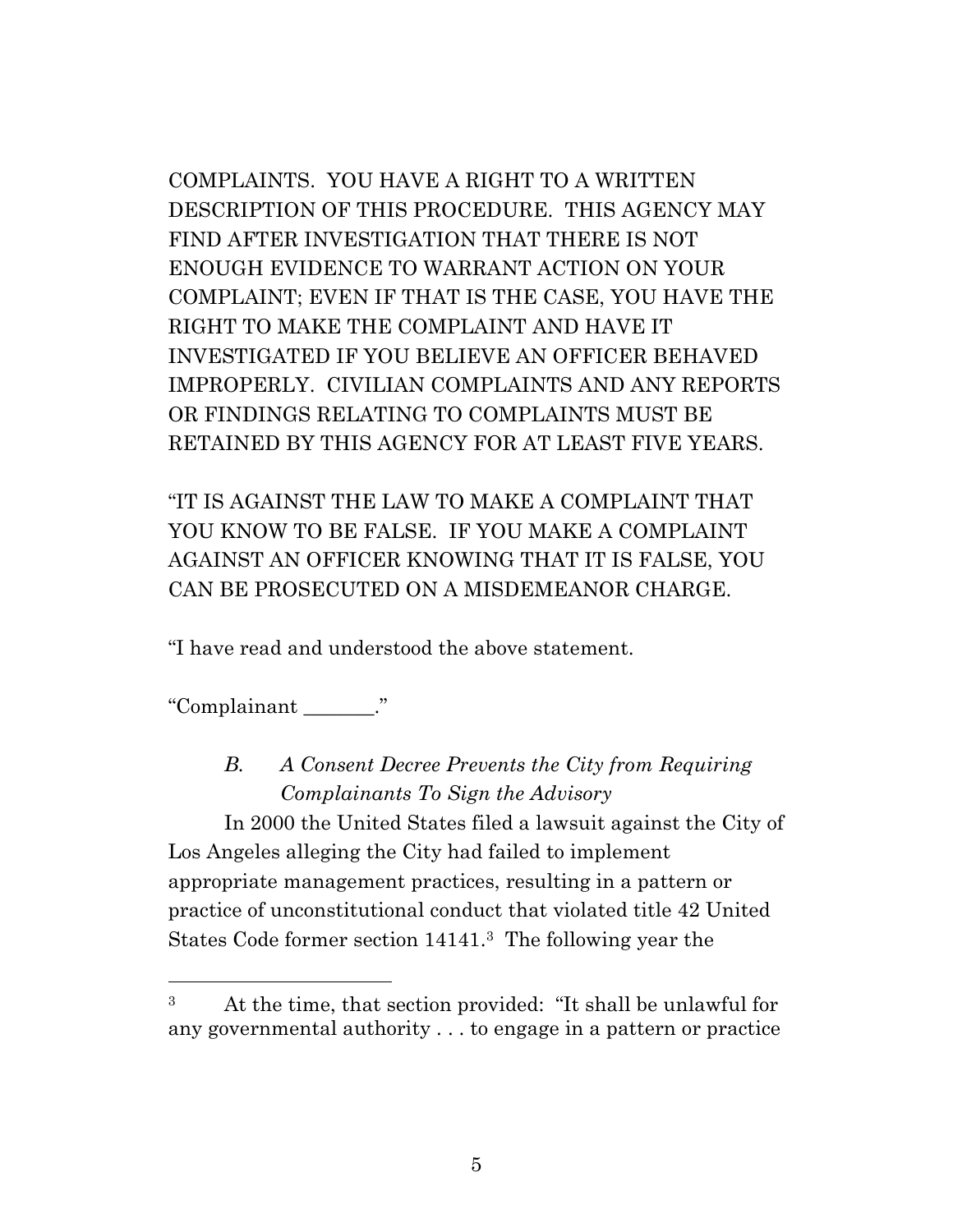United States and the City of Los Angeles entered into a consent decree that resolved the lawsuit. Under the decree, the City of Los Angeles and the Los Angeles Police Department agreed to receive complaints against peace officers "in writing or verbally, in person, by mail, by telephone . . . , [by] facsimile transmission, or by electronic mail . . . ." The City of Los Angeles also agreed to receive anonymous complaints and to "prohibit officers from asking or requiring a potential complainant to sign any form that in any manner limits . . . the ability of a civilian to file a police complaint with the [Department] or any other entity." The consent decree ended in 2013.

# C. *The Trial Court Orders the City To Comply with Section 148.6, Subdivision (a)(2)*

In 2017 the Police Protective League—an employee organization<sup>4</sup> that represents peace officers employed by the City—filed this action, seeking a declaration section 148.6, subdivision (a)(2), was "legally valid [and] enforceable." The Police Protective League also sought an order "enjoining the

<sup>4</sup> "Employee organization means  $\dots$  [a]ny organization that includes employees of a public agency and that has as one of its primary purposes representing those employees in their relations with that public agency" or "[a]ny organization that seeks to represent employees of a public agency in their relations with that public agency." (Gov. Code,  $\S 3501$ .)

of conduct by law enforcement officers . . . that deprives persons of rights, privileges, or immunities secured or protected by the Constitution or laws of the United States." (See 42 U.S.C. former § 14141, eff. Sept. 13, 1994.) Congress has since renumbered that law as title 34 United States Code section 12601.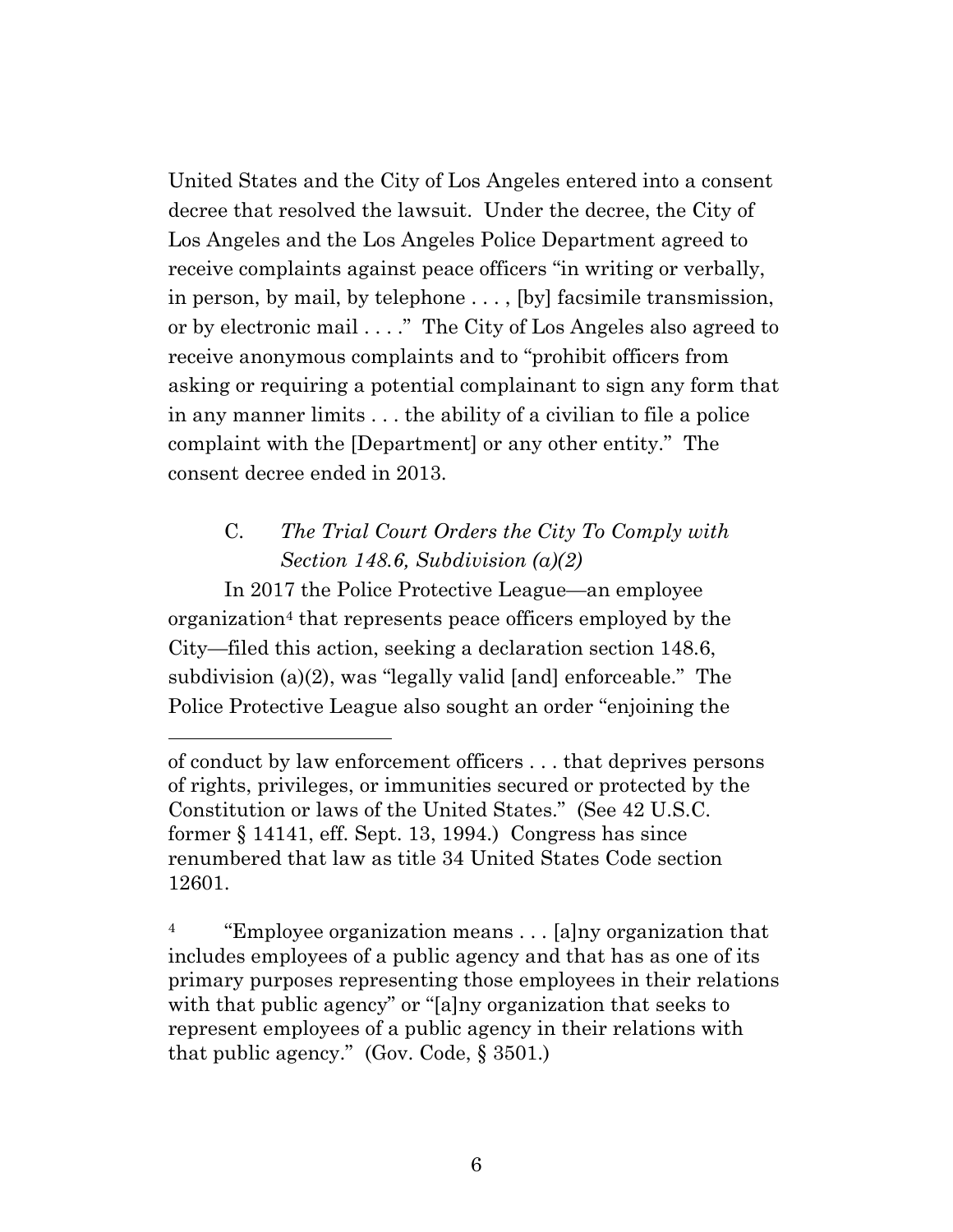[City] from accepting an allegation of misconduct against" peace officers represented by the Police Protective League "without the complainant being required to read and sign" the required advisory.

The parties stipulated at trial that, after the consent decree ended in 2013, the City declined to require complainants filing allegations of police misconduct to sign the advisory required by section 148.6. The Police Protective League called one witness, Officer Steve Gordon, the director of the Police Protective League, who testified that serious complaints against officers may result in the Los Angeles Police Department removing the officers from an assignment pending an investigation. Therefore, Officer Gordon stated, gang members try to "get rid of an officer" by "continually mak[ing] complaints." Gordon testified that false complaints against an officer "could" adversely affect the officer's opportunity for promotion, but that he was not aware whether the police department had ever denied an officer a promotion because of a false complaint. He also testified that, if a complaint against an officer were adjudicated false, it would not affect the officer's ability to transfer to a different unit or division.

In its trial brief the City argued the court should not issue an injunction requiring the City to comply with section 148.6 because the statute violates the First Amendment. Citing *Chaker*, *supra*, 428 F.3d 1215, the City argued the statute was an impermissible content- and viewpoint-based speech restriction because it criminalized knowingly false complaints against police officers, but not "false statements by police officers or witnesses in the same context."

The trial court ruled section 148.6, subdivision (a)(2), was not unconstitutional under the First Amendment. The court

7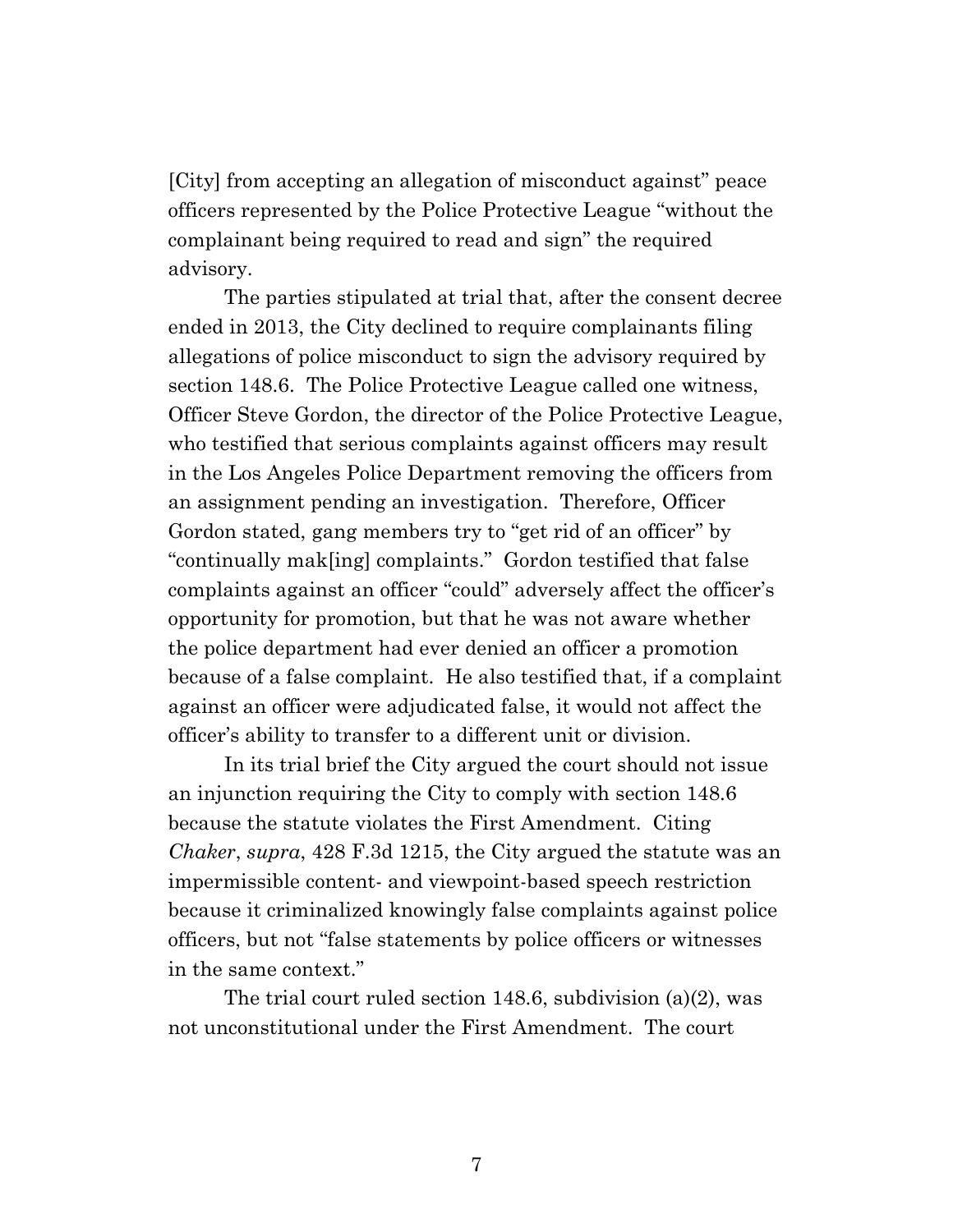ruled the California Supreme Court held in *Stanistreet*, *supra*, 29 Cal.4th 497 that "section 148.6 falls within all the categories of permissible 'content discrimination' identified by the [United States] Supreme Court . . . ." Recognizing "a split of authority between the California Supreme Court and the Ninth Circuit," the trial court concluded it was bound by the California Supreme Court's decision in *Stanistreet*. The trial court declared section 148.6, subdivision (a)(2), is valid and enforceable and enjoined the City "from accepting an allegation of misconduct against a peace officer without requiring the complainant to read and sign the advisory set forth in Penal Code [section] 148.6, subdivision  $(a)(2)$ ."<sup>5</sup> The City timely appealed.

#### **DISCUSSION**

#### A. *The City Has Standing*

Relying on *Lockyer v. City and County of San Francisco*  (2004) 33 Cal.4th 1055 (*Lockyer*), the Police Protective League argues the City does not have standing to appeal or to raise its constitutional arguments. In *Lockyer* a city clerk refused to enforce then-existing provisions of California's marriage statutes that limited "the granting of a marriage license and marriage certificate only to a couple comprised of a man and a woman," after the mayor of the city determined the marriage statutes violated the California Constitution. (*Id.* at pp. 1067, 1070.)

<sup>&</sup>lt;sup>5</sup> The trial court stayed the injunction "until either (1) the time to file an appeal has expired and no timely notice of appeal has been filed or (2) a timely notice of appeal is filed and the Court of Appeal issues a remittitur or the appeal is dismissed." Thus, the injunction is currently stayed.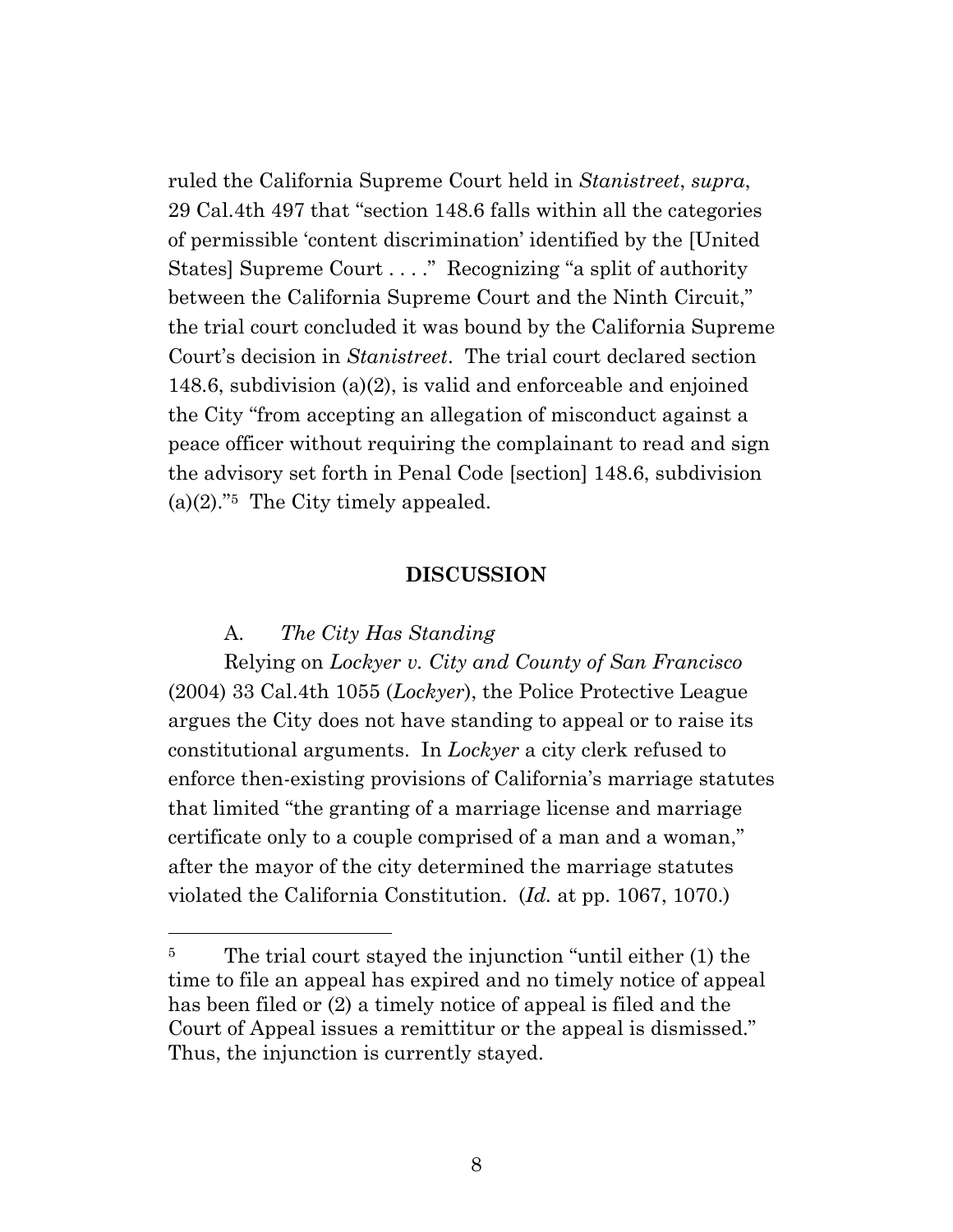Ruling the clerk could not refuse to enforce the statutes, the California Supreme Court stated that, "under California law, the determination whether a statute is unconstitutional and need not be obeyed is an exercise of judicial power and thus is reserved to those officials or entities that have been granted such power by the California Constitution." (*Id.* at p. 1093.) Therefore, the Supreme Court held, "a local public official, charged with the ministerial duty of enforcing a statute, generally does not have the authority, in the absence of a judicial determination of unconstitutionality, to refuse to enforce the statute on the basis of the official's view that it is unconstitutional." (*Id.* at p. 1082.) According to the Police Protective League, because the City has a ministerial duty to comply with section 148.6, subdivision (a)(2), the City may not refuse to comply because it believes the statute is unconstitutional.

This argument does not implicate the City's standing to appeal. "Under Code of Civil Procedure section 902, '[a]ny party aggrieved' may appeal a judgment." (*Hernandez v. Restoration Hardware, Inc.* (2018) 4 Cal.5th 260, 263.) "An aggrieved person, for this purpose, is one whose rights or interests are injuriously affected by the decision in an immediate and substantial way, and not as a nominal or remote consequence of the decision." (*In re. K.C.* (2011) 52 Cal.4th 231, 236; see *County of Riverside v. Public Employment Relations Bd.* (2016) 246 Cal.App.4th 20, 27.) An aggrieved party includes "the party against whom an appealable order or judgment," including an injunction, "has been entered." (*Ely v. Frisbie* (1861) 17 Cal. 250, 251; see *County of Riverside*, at p. 27.) The City is a party against whom an appealable judgment that includes an injunction has been entered. And the City's interests are not remote—the judgment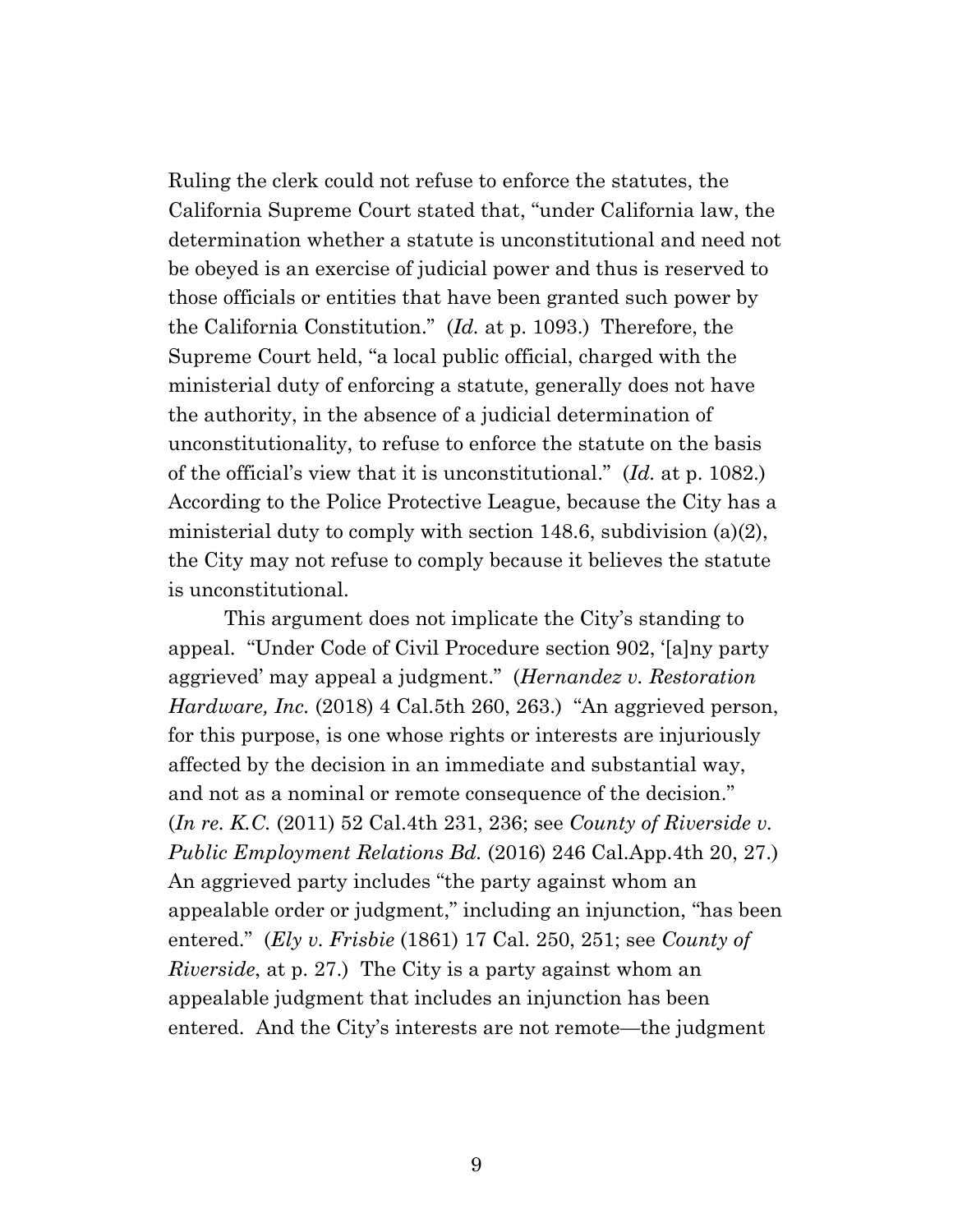enjoins the City from continuing to engage in a prior course of conduct (accepting unsigned complaints alleging misconduct by a peace officer). That is all that is required for standing to appeal. (See *K.C.*, at p. 237 ["standing to appeal is construed liberally, and doubts are resolved in its favor"].)<sup>6</sup>

The Police Protective League's argument, more properly framed, is that under *Lockyer* the City's assertion that section 148.6 is unconstitutional is not a valid defense to the Police Protective League's request for an injunction ordering it to comply with the statute.<sup>7</sup> The Police Protective League, however, forfeited this argument by not raising it in the trial court. (See *Richey v. AutoNation, Inc.* (2015) 60 Cal.4th 909, 920, fn. 3; *Reid v. City of San Diego* (2018) 24 Cal.App.5th 343, 357.) In addition, as the City argues, the California Supreme

<sup>6</sup> The Police Protective League similarly asserts that the constitutionality of section 148.6 is a "nonjusticiable" issue. This, too, is incorrect. "California courts decide only justiciable controversies and do not resolve lawsuits that are not based on an actual controversy." (*Bichai v. Dignity Health* (2021) 61 Cal.App.5th 869, 879.) For example, "unripeness and mootness describe situations where there is no justiciable controversy." (*Ibid.*) "Where there is no justiciable controversy the proper remedy is not to render judgment for one side or the other, but to dismiss." (*Connerly v. Schwarzenegger* (2007) 146 Cal.App.4th 739, 752.) The Police Protective League effectively admitted there was a justiciable controversy when it filed a lawsuit seeking a judicial declaration and injunction. It also asks us to affirm the judgment, not to vacate the judgment or order the trial court to dismiss the action.

<sup>7</sup> The Court in *Lockyer* did not refer to the issue as one of "standing."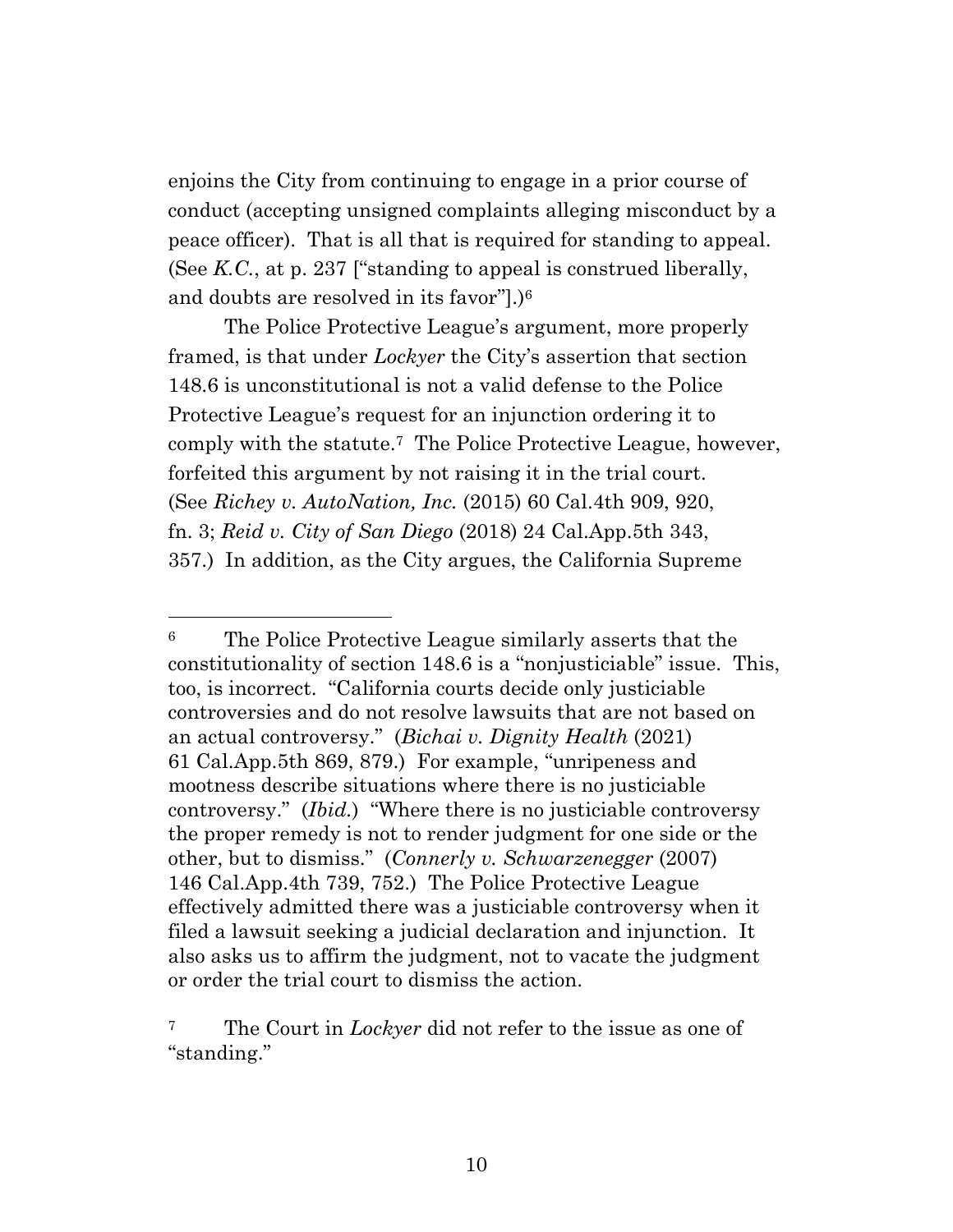Court in *Lockyer* held only that officials may not refuse to enforce a statute "in the absence of a judicial determination of unconstitutionality." (*Lockyer*, *supra*, 33 Cal.4th at pp. 1067, 1069, 1082.) Here, there is a judicial determination of unconstitutionality—the Ninth Circuit in *Chaker* held section 148.6 violates the First Amendment. As has at least one other federal court. (See *Hamilton v. City of San Bernardino* (C.D.Cal. 2000) 325 F.Supp.2d 1087, 1095.)<sup>8</sup>

## B. *Section 148.6 Is Not an Impermissible Content- or Viewpoint-based Speech Restriction*

1. *Applicable First Amendment Principles* Under the First Amendment to the United States Constitution, "governments have '"no power to restrict expression because of its message, its ideas, its subject matter, or its content."'" (*National Institute of Family and Life Advocates v. Becerra* (2018) \_\_\_ U.S. \_\_\_, \_\_\_ [138 S*.*Ct*.* 2361, 2371, 201 L.Ed.2d 835]; see *Reed. v. Town of Gilbert* (2005) 576 U.S. 155, 163 [135 S.Ct. 2218, 192 L.Ed.2d 236].) "Contentbased regulations 'target speech based on its communicative content.' [Citation.] As a general matter, such laws 'are presumptively unconstitutional and may be justified only if the government proves that they are narrowly tailored to serve compelling state interests.'"(*National Institute*, at p. \_\_\_

<sup>8</sup> We assume without deciding that the decisions in *Chaker* and *Hamilton*, holding section 148.6 violates the United States Constitution, are "judicial determinations of unconstitutionality" that allow the City to assert the statute's unconstitutionality as a defense in this action.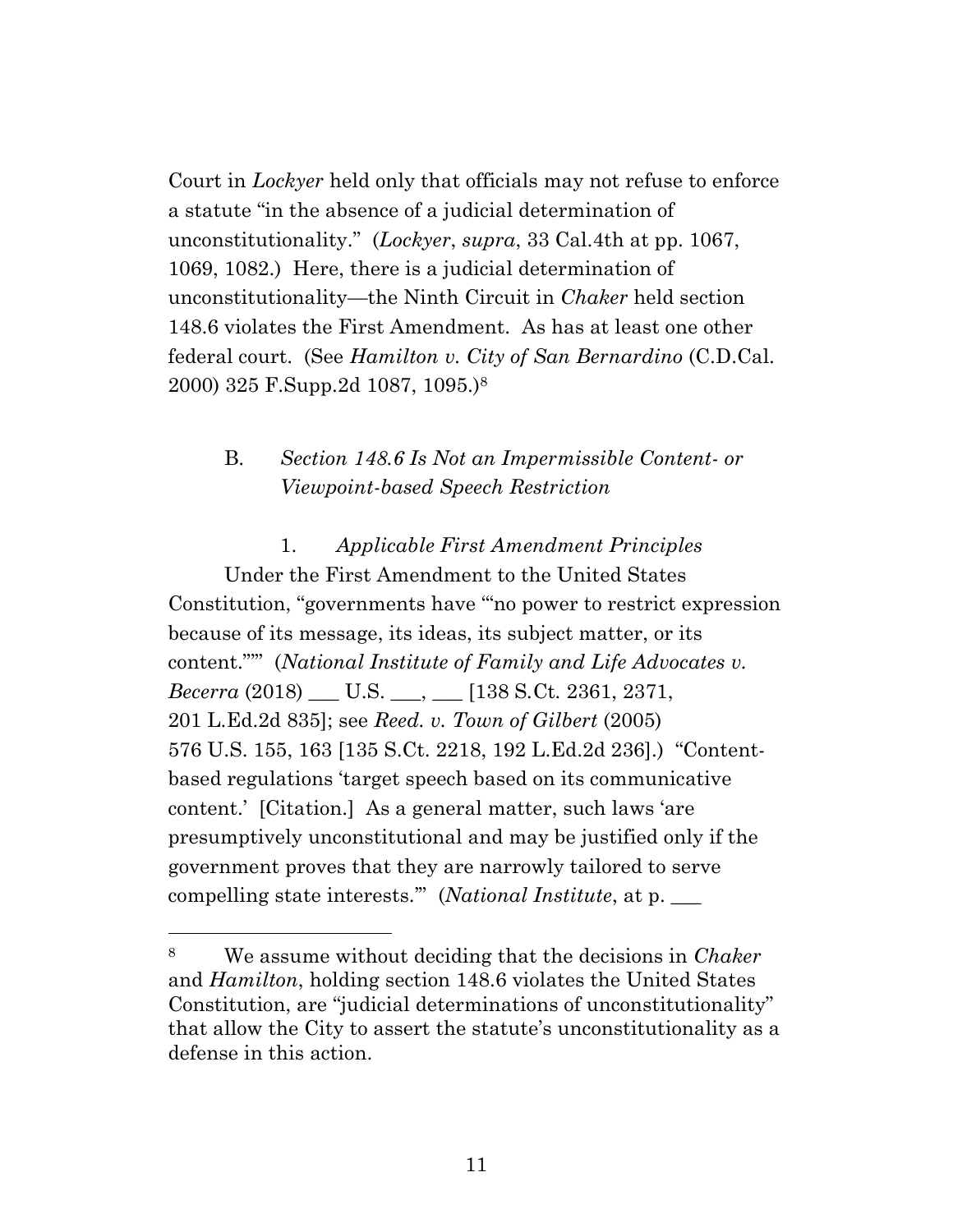[138 S.Ct., at p. 2371]; see *Reed*, at p. 163.) Viewpoint discrimination, where the "[g]overnment discriminat[es] among viewpoints[,] is a 'more blatant' and 'egregious form of content discrimination . . . .'" (*Reed*, at p. 168; accord, *McCullen v. Coakley* (2014) 573 U.S. 464, 482-483 [134 S.Ct. 2518, 189 L.Ed.2d 502].)<sup>9</sup>

#### 2. Stanistreet

In *Stanistreet* a jury convicted the defendant of violating section 148.6. (*Stanistreet*, *supra*, 29 Cal.4th at p. 501.) The Court of Appeal reversed the judgment, holding section 148.6 was unconstitutional under the First Amendment "because it proscribes knowingly false accusations of misconduct against peace officers only and not against others," thereby "selectively prohibit[ing] expression because of its content. (*Ibid.*) The California Supreme Court reversed. The Supreme Court acknowledged the statute was a content-based speech restriction because it criminalized false allegations of misconduct against peace officers (only), and not (for example) firefighters, paramedics, teachers, and elected officials. (*Id.* pp. 503-504, 508.) But the California Supreme Court held the statute fell within each of the "three categories of content discrimination that ... are permissible" under the United States Supreme Court's decision in *R.A.V. v. City of St. Paul, Minn.* (1992) 505 U.S. 377

<sup>&</sup>lt;sup>9</sup> The California "state Constitution's free speech provision is 'at least as broad' as [citation] and in some ways is broader than [citations] the comparable provision of the federal Constitution's First Amendment." (*Beeman v. Anthem Prescription Management, LLC* (2013) 58 Cal.4th 329, 341; see Cal. Const., art. I, § 2.) The City does not challenge section 148.6 under the California Constitution.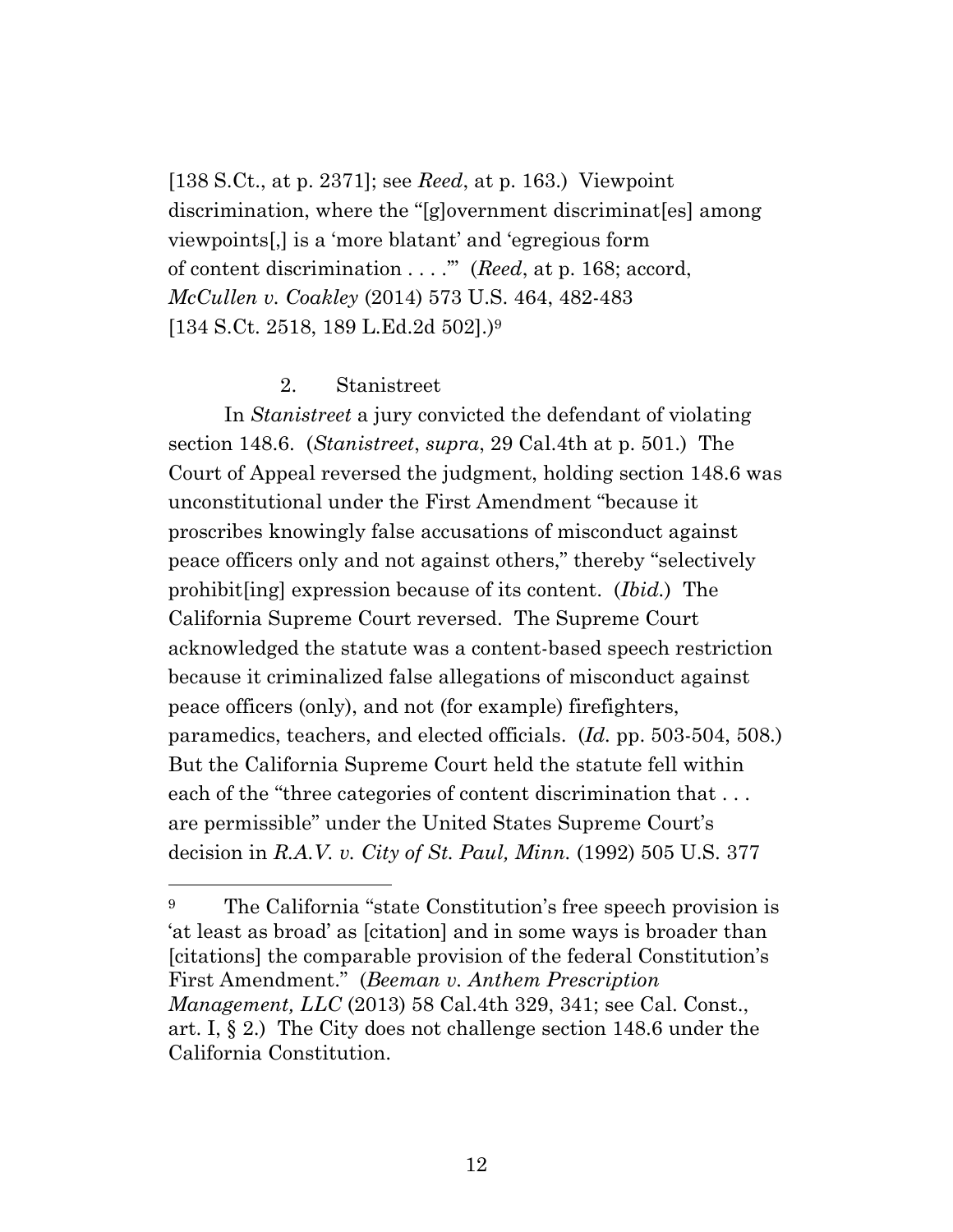[112 S.Ct. 2538, 120 L.Ed.2d 305] (*R.A.V.*). (See *Stanistreet*, at p. 506.)

In *R.A.V.* the United States Supreme Court identified three permissible types of content-based restrictions that do not "pose [the] threat" that "'the Government may effectively drive certain ideas or viewpoints from the marketplace . . . .'" (*R.A.V.*, *supra*, 505 U.S. at p. 387.) The first is where "the basis for the content discrimination consists entirely of the very reason the entire class of speech at issue is proscribable." (*Id.* at p. 388.) The second is where the speech is "associated with particular 'secondary effects' of the speech, so that the regulation is '*justified* without reference to the content of the . . . speech . . . .'" (*Id.* at p. 389.) And the third is where "the nature of the content discrimination is such that there is no realistic possibility that official suppression of ideas is afoot." (*Id.* at p. 390.) As we will discuss in more detail, the California Supreme Court in *Stanistreet* held all three exceptions applied to section 148.6, subdivision (a)(2), because of the state's requirement, unique to peace officers, that agencies must investigate and retain a record of all complaints of misconduct. (*Stanistreet*, *supra*, 29 Cal.4th at pp. 508-510.)

#### 3. Chaker

Three years after the California Supreme Court decided *Stanistreet*, the United States Court of Appeals for the Ninth Circuit held in *Chaker*, *supra*, 428 F.3d 1215 that section 148.6 violated the First Amendment. In *Chaker* a jury convicted the defendant in California state court of violating section 148.6. (*Id.*  at p. 1217.) The defendant filed a petition for writ of habeas corpus in the United States District Court, alleging section 148.6 violated the First Amendment. The district court denied the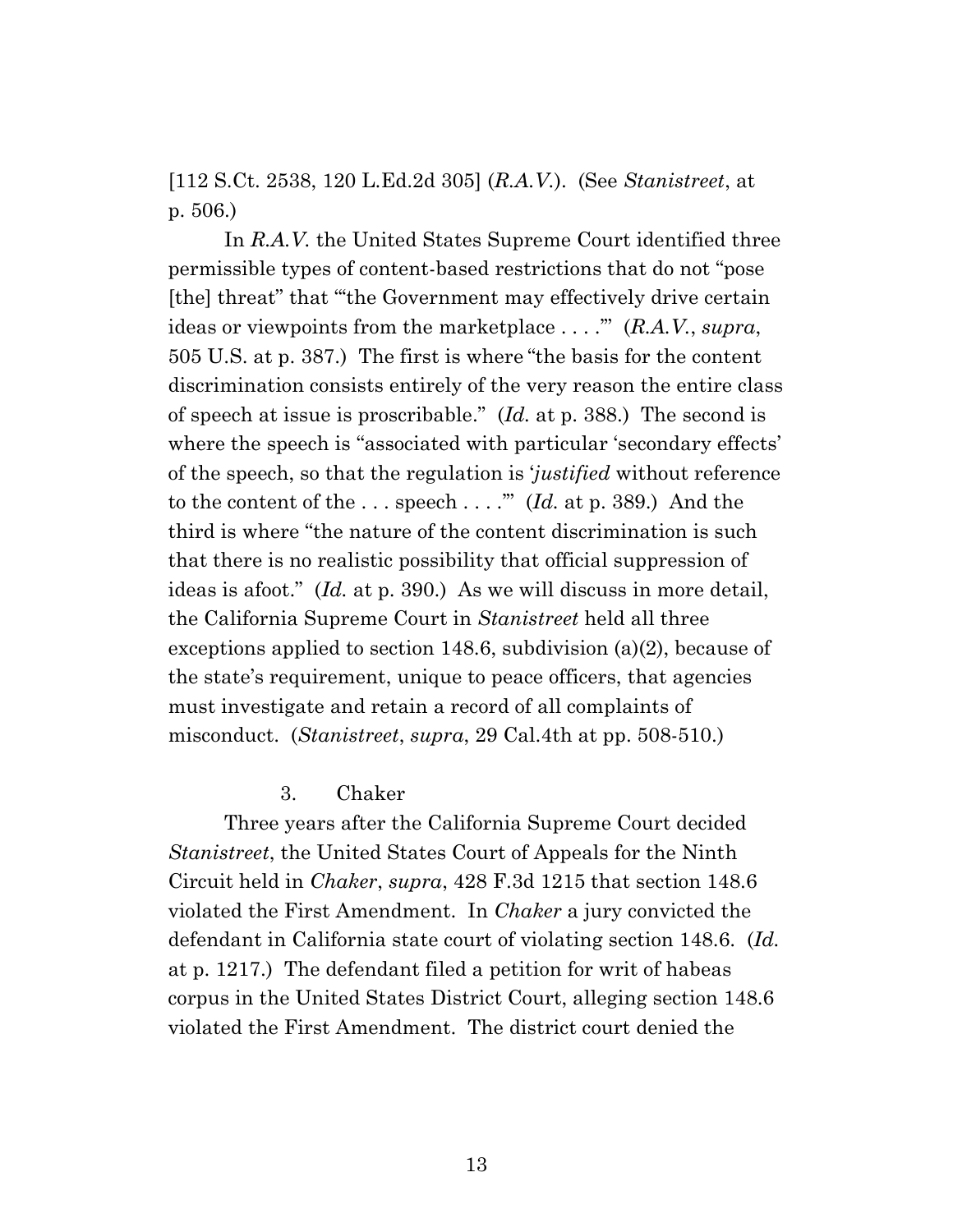petition, but the Ninth Circuit reversed. (*Id.* at p. 1218.) The Ninth Circuit held section 148.6 was an impermissible viewpointbased speech restriction because "[o]nly knowingly false speech *critical* of peace officer conduct during the course of a complaint investigation [was] subject to prosecution under section 148.6," while "[k]nowingly false speech supportive of peace officer conduct [was] not similarly subject to prosecution." (*Id.* at p. 1228.) The Ninth Circuit in *Chaker* also rejected as a valid basis for the restriction the "state's asserted interest in saving valuable public resources and maintaining the integrity of the complaint process." (*Id.* at p. 1227.)<sup>10</sup>

# 4. *The City's Constitutional Challenge Is Inconsistent with the Supreme Court's Analysis in* Stanistreet

Relying on *Chaker*, the City argues section 148.6 "is a flagrant content and viewpoint-based restriction on speech, applying only to knowingly false statements against a police officer but not to knowingly false statements in favor of police officers . . . ." The City also argues the Supreme Court's decision in *Stanistreet* has "nothing to do" with the City's argument because "*Stanistreet* never considered whether Section 148.6's conflicting treatment of false complaints and false commendations was an acceptable regulation of speech."

We read *Stanistreet* differently. True, the Supreme Court in *Stanistreet* did not reject the exact argument the City now makes for why section 148.6 is an impermissible content- and

<sup>10</sup> The court in *Chaker* discussed *R.A.V.*, but did not analyze the three exceptions to content-based speech restrictions the California Supreme Court in *Stanistreet* applied to section 148.6*.*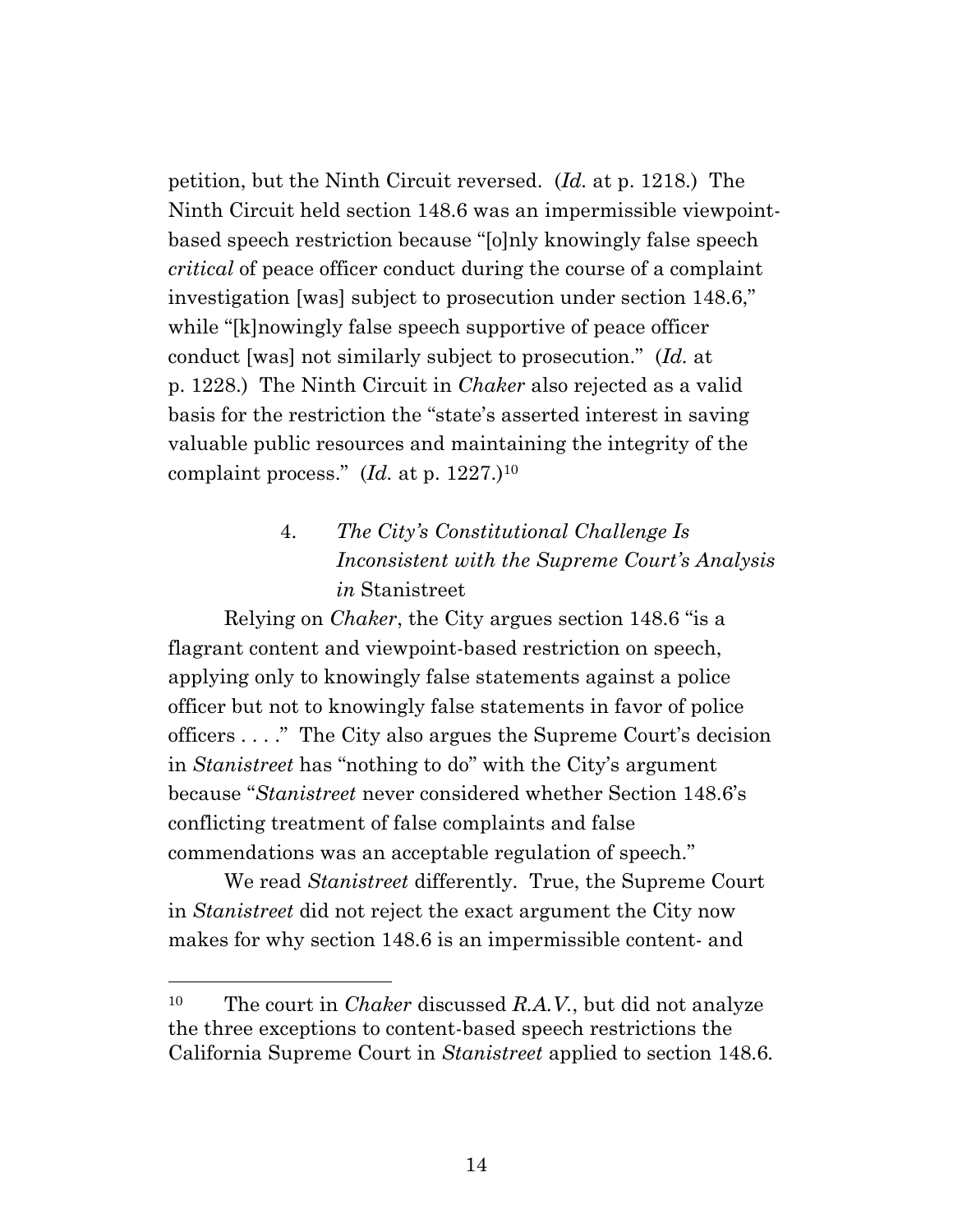viewpoint-based speech restriction. But the California Supreme Court in *Stanistreet* held all "three categories of content discrimination [the United States Supreme Court identified in *R.A.V.*] that do not threaten to drive ideas or viewpoints from the marketplace and hence are permissible . . . apply here." (*Stanistreet*, *supra*, 29 Cal.4th at p. 508.) And the California Supreme Court's analysis of why the three *R.A.V.* exceptions apply to section 148.6 applies to the City's arguments.

Regarding the first *R.A.V.* exception—where "the basis for the content discrimination consists entirely of the very reason the entire class of speech at issue is proscribable" (*R.A.V.*, *supra*, 505 U.S. at p. 388)—the California Supreme Court held: "The reason the entire class of speech at issue—knowingly false statements of fact—is proscribable has 'special force' [citation] when applied to false accusations against peace officers." (*Stanistreet*, *supra*, 29 Cal.4th at p. 508.) The California Supreme Court explained that, when "a person makes a complaint against a peace officer," the "agency receiving the complaint is legally obligated to investigate it and to retain the complaint and resulting reports or findings for at least five years" and that therefore "the potential harm of a knowingly false statement is greater . . . than in other situations." (*Ibid*.) This reasoning applies whether section 148.6 is viewed as a restriction based on whom the complainant accuses of misconduct (e.g., police officer or firefighter) or as a restriction based on whether a person is accusing an officer of misconduct or commending the officer for his or her service. When a person commends an officer, an agency is not legally obligated to investigate or retain the commendation. Section 832.5 requires agencies to investigate only "complaints by members of the public" and to retain the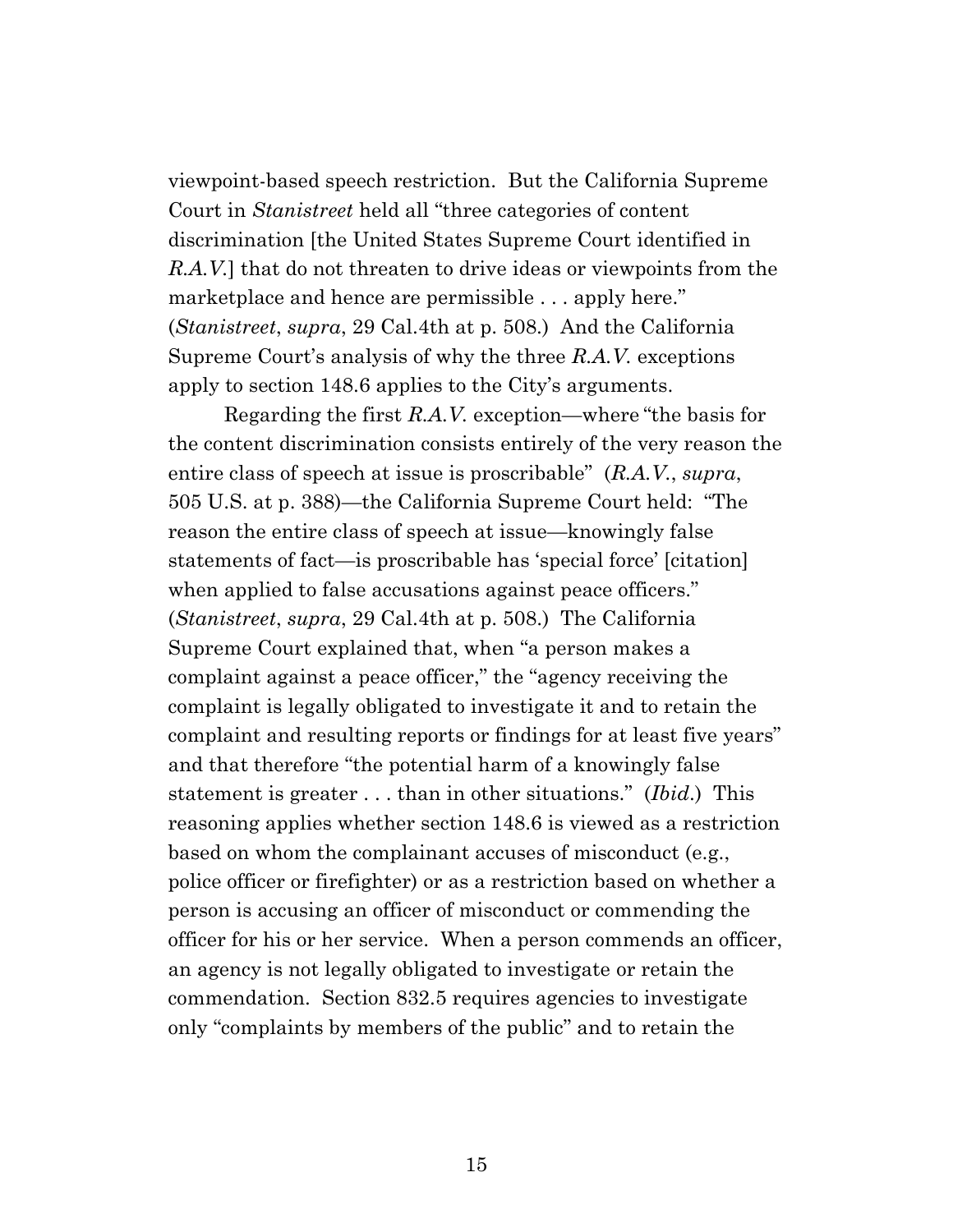"complaints and any reports or findings relating to these complaints . . . . " (§ 832.5, subd. (a)(1), (2).)

As for the second *R.A.V.* exception—where the category of proscribed speech is "associated with particular 'secondary effects' of the speech" (*R.A.V.*, *supra*, 505 U.S. at p. 389)—the California Supreme Court in *Stanistreet* held "knowingly false accusations of misconduct against a peace officer have substantial secondary effects—they trigger mandatory investigation and record retention requirements" that do not apply to other persons. (*Stanistreet*, *supra*, 29 Cal.4th at p. 641.) In addition, "[p]ublic resources are required to investigate these complaints, resources that could otherwise be used for other matters; the complaints may adversely affect the accused peace officer's career, at least until the investigation is complete; and the complaints may be discoverable in criminal proceedings." (*Ibid.*) And again, (false) commendations of officers do not trigger mandatory investigation and retention requirements that demand use of public resources.<sup>11</sup> It is hard to see, and the City does not explain, how false statements commending an officer or

<sup>11</sup> Quoting *Chaker*, *supra*, 428 F.3d at page 1226, the City argues "'a peace officer or witness who lies during an investigation is equally to blame for wasting public resources by interfering with the expeditious resolution of an investigation.'" A peace officer or a witness who makes false statements during an investigation is certainly blameworthy. But once a complaint is filed, an agency must complete an investigation of the misconduct allegations; the marginal cost and additional "waste" of public resources caused by investigating false statements made after the complaint are more difficult to quantify. In contrast, a person who chooses to file a knowingly false complaint necessarily wastes public resources by triggering the investigation.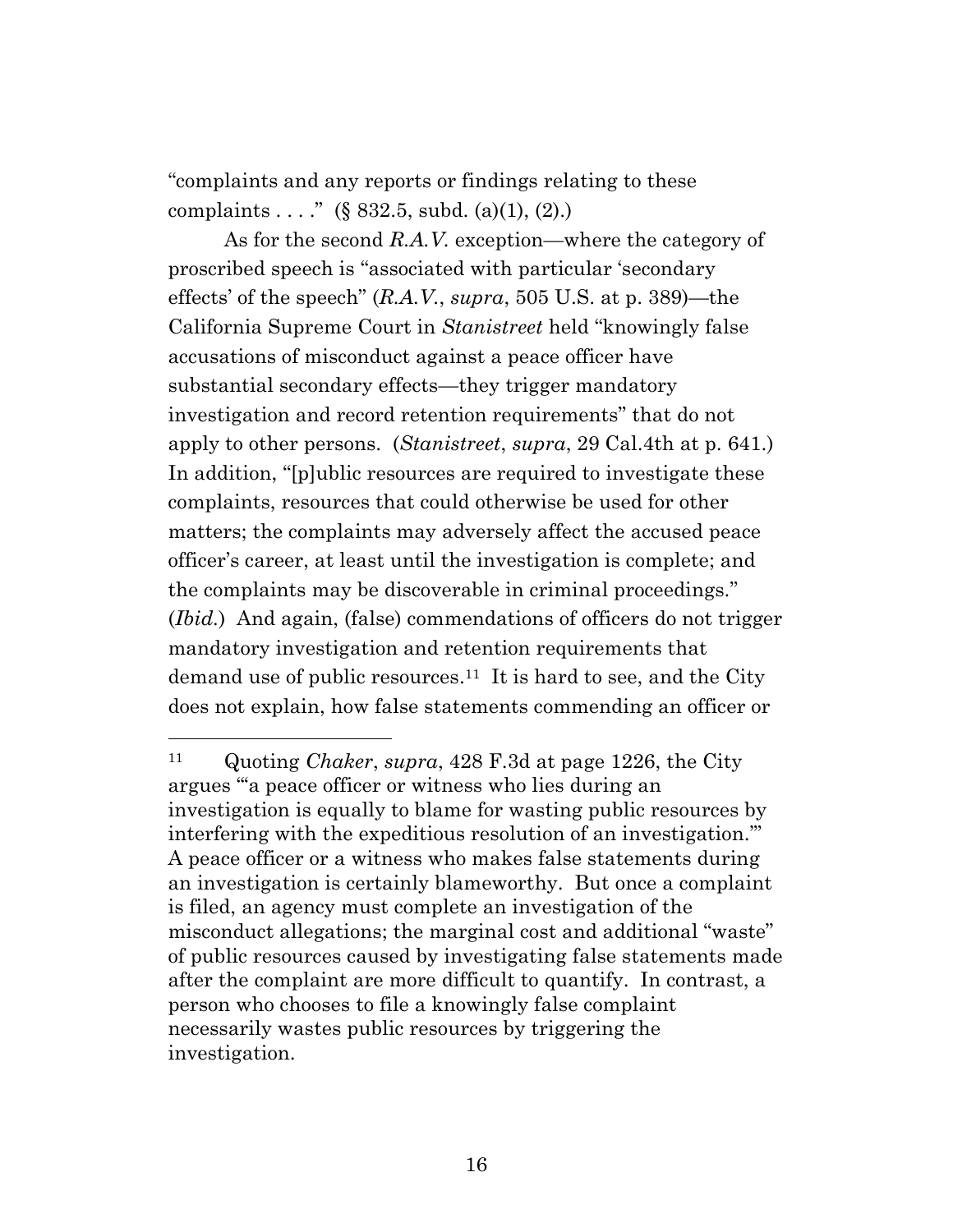defending an officer against alleged misconduct could adversely affect anyone's career. While complaints against an officer remain in the officer's personnel file and may be discoverable in future criminal proceedings where the officer is a witness, false statements defending the officer and accusations by an officer or against a complainant are less likely to surface.

On the final *R.A.V.* exception—where "the nature of the content discrimination is such that there is no realistic possibility that official suppression of ideas is afoot" (*R.A.V.*, *supra*, 505 U.S. at p. 390)—the California Supreme Court in *Stanistreet* held there was "no realistic possibility of official suppression of ideas." (*Stanistreet*, *supra*, 29 Cal.4th at p. 473.) The California Supreme Court stated the Legislature did not suppress "all complaints of police misconduct, only knowingly false ones . . . ." (*Ibid.*) According to the California Supreme Court, the Legislature did not render complaints critical of peace officers a "'disfavored subject'" because such complaints were, "in other respects, favored." The Legislature actually "elevate[d] the status" of complaints against peace officers by "requir[ing] their investigation and retention of records" and, in doing so, sought only to strike a balance by penalizing "those who invoke that status with knowingly false complaints." (*Ibid*.)

The Supreme Court's analysis in *Stanistreet* again applies whether section 148.6 is considered a restriction based on whom the complainant accuses of misconduct or a restriction based on whether the speaker complains about or commends a peace officer. Because the Legislature elevated the status of misconduct complaints against peace officers by imposing mandatory investigation and retention requirements—an elevation it did not extend to other comments about peace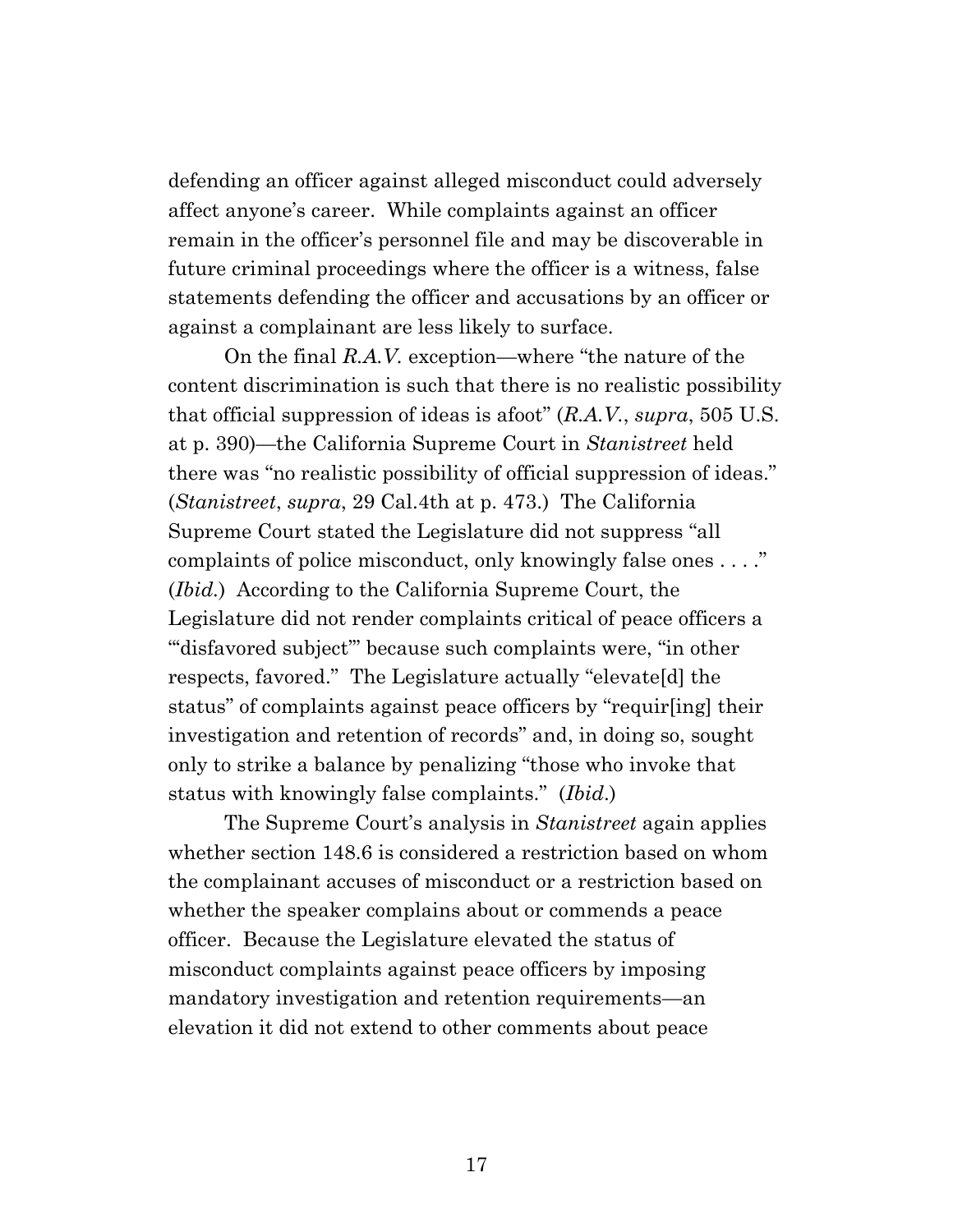officers—there is no realistic possibility the Legislature intended to suppress the viewpoint of speakers critical of such officers. Therefore, section 148.6 does not "raise[ ] the specter that the Government [was attempting to] drive certain ideas or viewpoints from the marketplace . . . ." (*Stanistreet*, *supra*, 29 Cal.4th at p. 508, citing *R.A.V.*, *supra*, 505 U.S. at p. 388.)

The City does not meaningfully explain why the California Supreme Court's analysis in *Stanistreet* of the third exception in *R.A.V.* would not apply to the City's viewpoint-based argument. Instead, the City urges us to adopt the reasoning of *Chaker* and of the two concurring justices in *Stanistreet* who would have held the third exception in *R.A.V.* did not apply to section 148.6. The concurring opinion in *Stanistreet* concluded there was a realistic possibility that criminalizing even false complaints against peace officers would suppress legitimate ones. (See *Stanistreet*, *supra*, 29 Cal.4th at pp. 513-514 (conc. opn. of Werdegar, J.).) But our role is not to second guess a majority opinion of the California Supreme Court, however persuasive the reasoning of concurring or dissenting opinions may be. (See *Jeld-Wen, Inc. v. Superior Court* (2005) 131 Cal.App.4th 853, 868 ["an appellate court may not properly disregard Supreme Court authority in favor of a [different] ruling that it prefers"]; *In re Marriage of Bryant* (2001) 91 Cal.App.4th 789, 795 ["A principle stated in a California Supreme Court opinion is not the opinion of the court unless it is agreed to by at least four of the justices."].)

The City argues that, because "*Stanistreet* and *Chaker*  considered very different content-based distinctions," and "[b]ecause an opinion has no authority regarding an issue it did not address," we can follow the Ninth Circuit's holding in *Chaker*  rather than the California Supreme Court's holding in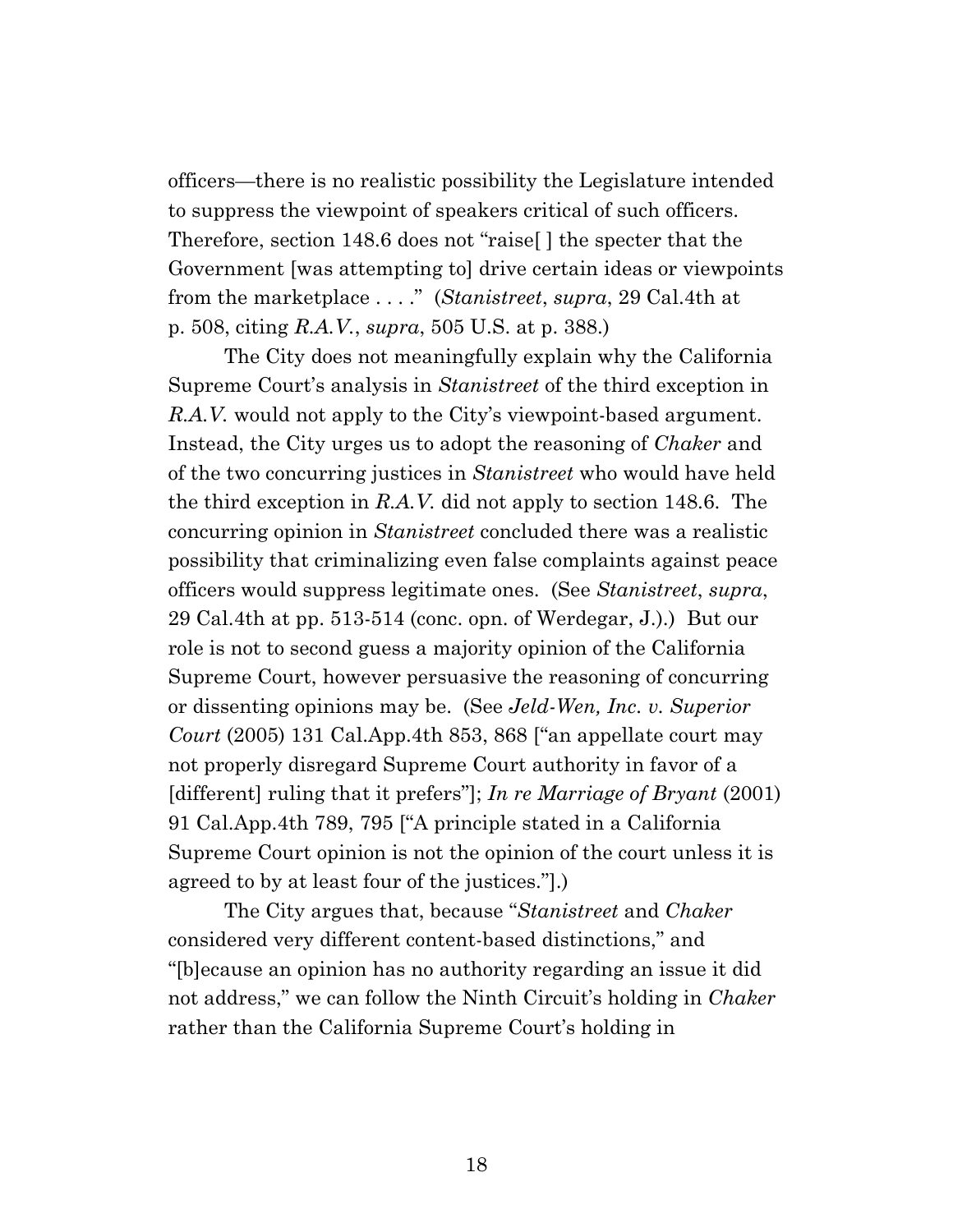*Stanistreet.* We cannot. Even statements by the California Supreme Court that do "not possess the force of a square holding may nevertheless be considered highly persuasive, particularly when made . . . after careful consideration, or in the course of an elaborate review of the authorities . . . ." (*Mero v. Sadoff* (1995) 31 Cal.App.4th 1466, 1472-1473.) Although the specific arguments the California Supreme Court rejected in *Stanistreet*  are somewhat different from those the City advances here, the Supreme Court's reasoning in *Stanistreet* applies. That's enough to control our decision here. (See *Pogosyan v. Appellate Division of Superior Court* (2018) 26 Cal.App.5th 1028, 1037 ["we must examine the questions actually presented" to the Supreme Court and how the Supreme Court's "reasoning led to the statements at issue to determine the extent to which we must—or should follow them"]; see also *Masellis v. Law Office of Leslie F. Jensen* (2020) 50 Cal.App.5th 1077, 1093 [following the "Supreme Court's dicta" where the appellant did not identify "a compelling reason for rejecting [the] Supreme Court's statements"].) 12

<sup>12</sup> The City's insistence that the California Supreme Court "considered" a different content-based distinction than the one the City makes here is incorrect. In *Stanistreet* the respondents devoted an entire section of their brief in the Supreme Court to a viewpoint discrimination challenge to section 148.6 that was essentially identical to the City's argument. (See *People v. Stanistreet*, No. S102722, Answer Brief on the Merits, filed May 24, 2002, at p. 17.)\* For example, the respondent in *Stanistreet* argued in its brief: "The statute and the required statutory advisory make it clear that only knowingly false statements 'AGAINST AN OFFICER' can be criminally punished. [Citation.] However, there is no threat of criminal punishment for knowingly false statements that the officer might make about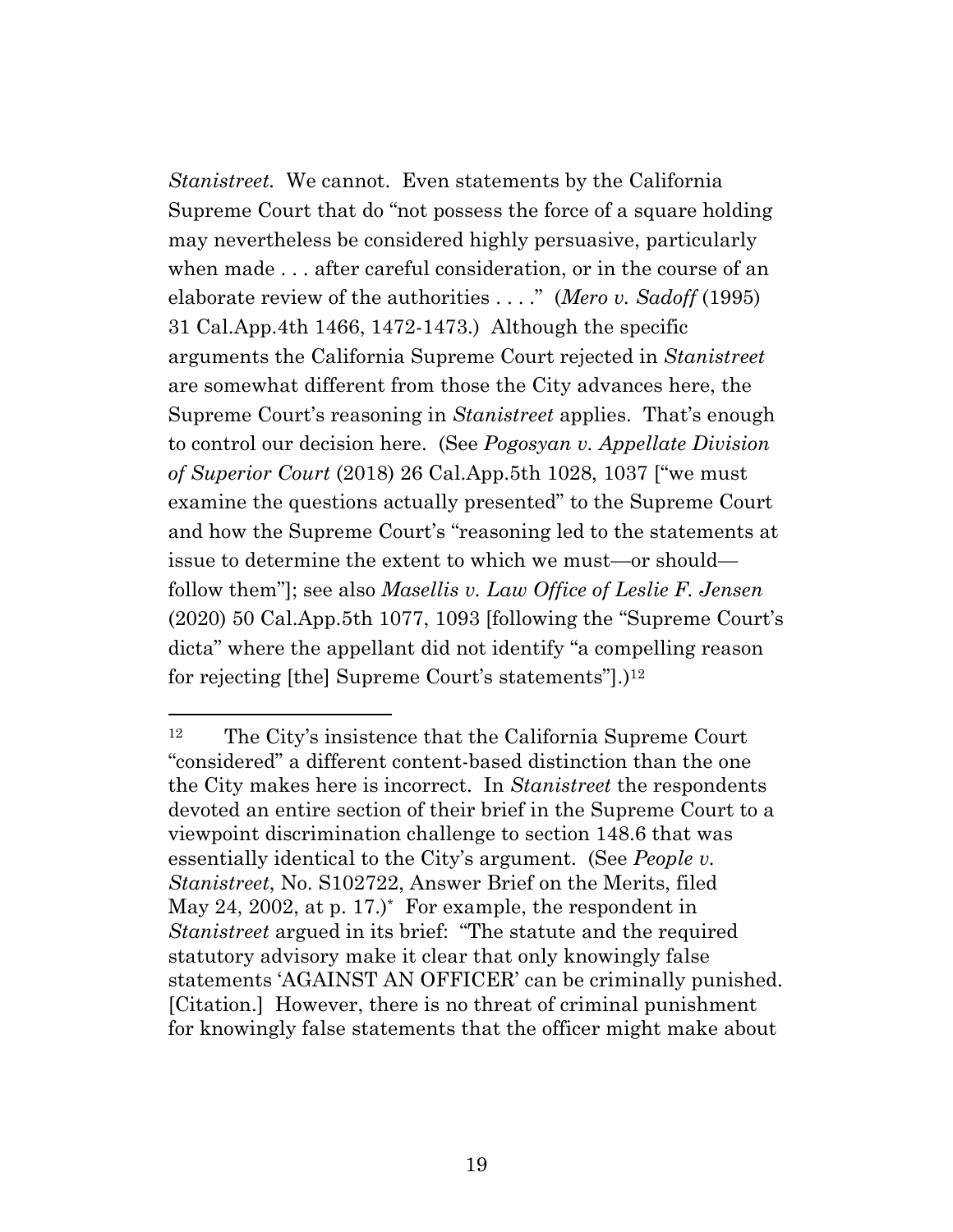The City also argues *Stanistreet* has "questionable legitimacy in the wake of" the United States Supreme Court's decision in *U.S. v. Alvarez* (2012) 567 U.S. 709 [132 S.Ct. 2537, 183 L.Ed.2d 574]. In *Alvarez* six justices of the United States Supreme Court held the Stolen Valor Act of 2005—which made it a crime for a person to falsely represent he or she was awarded the Congressional Medal of Honor—violated the First Amendment. (See *id.* at p. 715; *id.* at p. 730 (conc. opn. of Breyer, J.).) A plurality of the United States Supreme Court stated there is no "general exception to the First Amendment for false statements." (*Id.* at p. 718.) In *Stanistreet* the California Supreme Court stated that "knowingly false statements of fact are constitutionally unprotected." (*Stanistreet*, *supra*, 29 Cal.4th at pp. 505-506.) Seizing on the difference in High Court language, the City argues *Alvarez* overruled the "legal pillar upon which the *Stanistreet* holding rested." The City, however, reads far too much into the California Supreme Court's statement in *Stanistreet*. Despite stating that false speech was "unprotected," the California Supreme Court recognized that "constitutional protection is not withheld from all such" false statements even assuming they, "by themselves, have no constitutional value." (*Id.* at p. 637.) More importantly, the California Supreme Court

the citizen in response to the complaint." (*Id.* at p. 18, capitalization in original.)

<sup>\*</sup> We take judicial notice of the respondent's answer brief in *Stanistreet* "for the purpose of determining the procedural posture of [the] case before the" California Supreme Court. (*Davis v. Southern California Edison Co.* (2015) 236 Cal.App.4th 619, 632, fn. 11; see Evid. Code, §§ 452, subd. (d), 459; *People v. Sanchez* (1995) 12 Cal.4th 1, 85, fn. 10 [taking judicial notice of a brief filed in a different appeal], disapproved on another ground in *People v. Doolin* (2009) 45 Cal.4th 390.)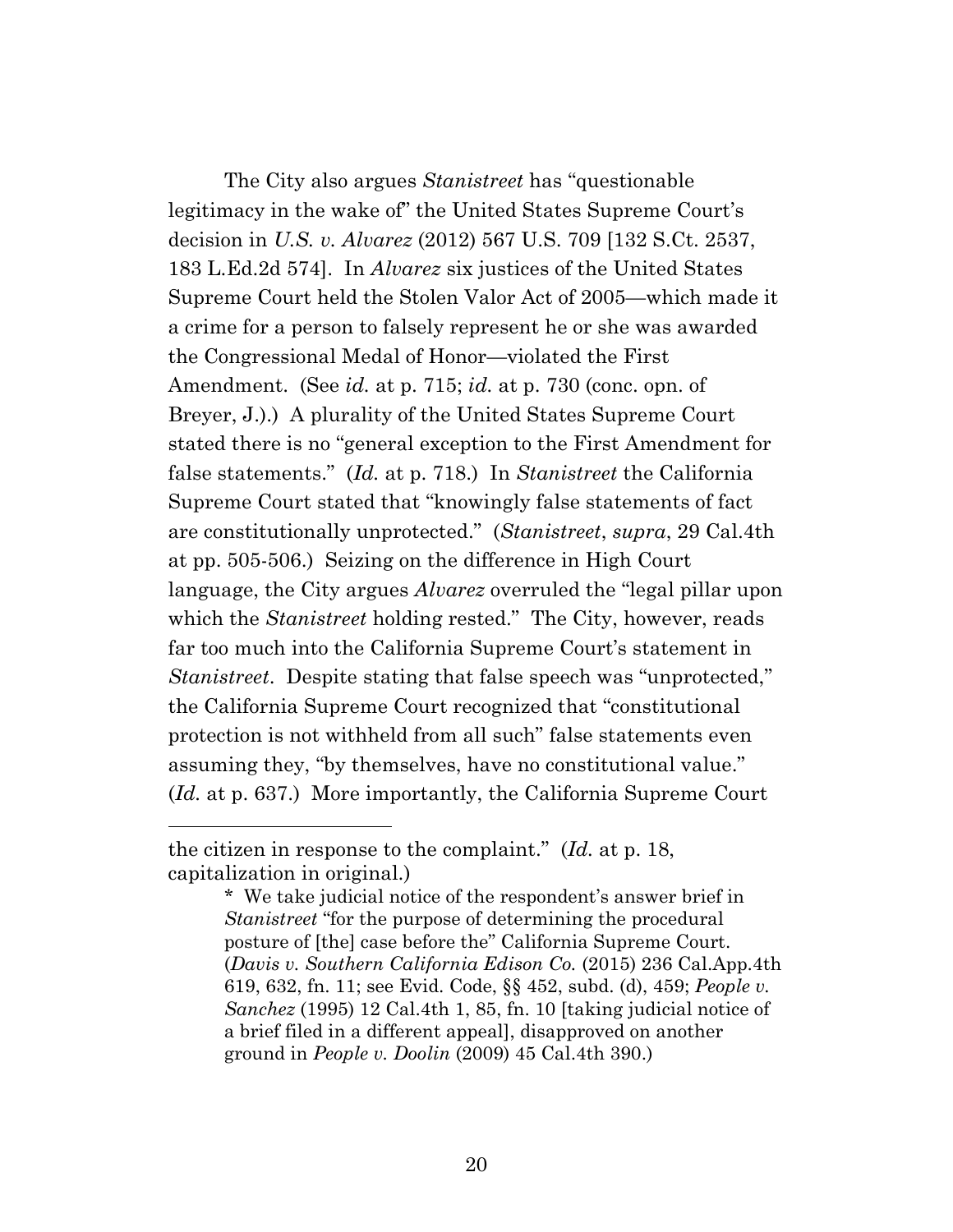assumed a content-based restriction on even unprotected speech would violate the First Amendment unless one of the exceptions the United States Supreme Court enumerated in *R.A.V.* applied. (See *id.* at p. 638.)<sup>13</sup>

Finally, the City contends that, because the Ninth Circuit in *Chaker* and at least one district court have held section 148.6 violates the First Amendment,<sup>14</sup> the City "faces real consequences" if it enforces section 148.6 by including the admonition." That may be—the City does seem caught between the Scylla of *Chaker* and the Charybdis of *Stanistreet*. But as a California intermediate appellate court, we must, when considering federal questions, "'follow the decisions of the California Supreme Court, unless the United States Supreme Court has decided the same question differently.'" (*Winns v. Postmates Inc.* (2021)

<sup>13</sup> Other language in *Alvarez* supports the California Supreme Court's holding in *Stanistreet* that section 148.6 does not violate the First Amendment. The plurality in *Alvarez* identified several "examples of regulations on false speech" it did not intend to undermine, including the prohibition in title 18 United States Code section 1001 "on false statements made to Government officials, in communications concerning official matters . . . ." (*United States v. Alvarez*, *supra*, 567 U.S. at p. 720.)

<sup>14</sup> At least one state supreme court, however, has upheld a statute similar to section 148.6 against a challenge essentially identical to the City's, disagreeing with the Ninth Circuit's decision in *Chaker.* (See *State v. Crawley* (Minn. 2012) 819 N.W. 2d 94, 109, 114 ["Because speech that is supportive of peace officer conduct does not fall within the unprotected category of defamation, the statute does not discriminate on the basis of viewpoint."], cert. den. 568 U.S. 1212 [133 S.Ct. 1493, 185 L.Ed.2d 548].)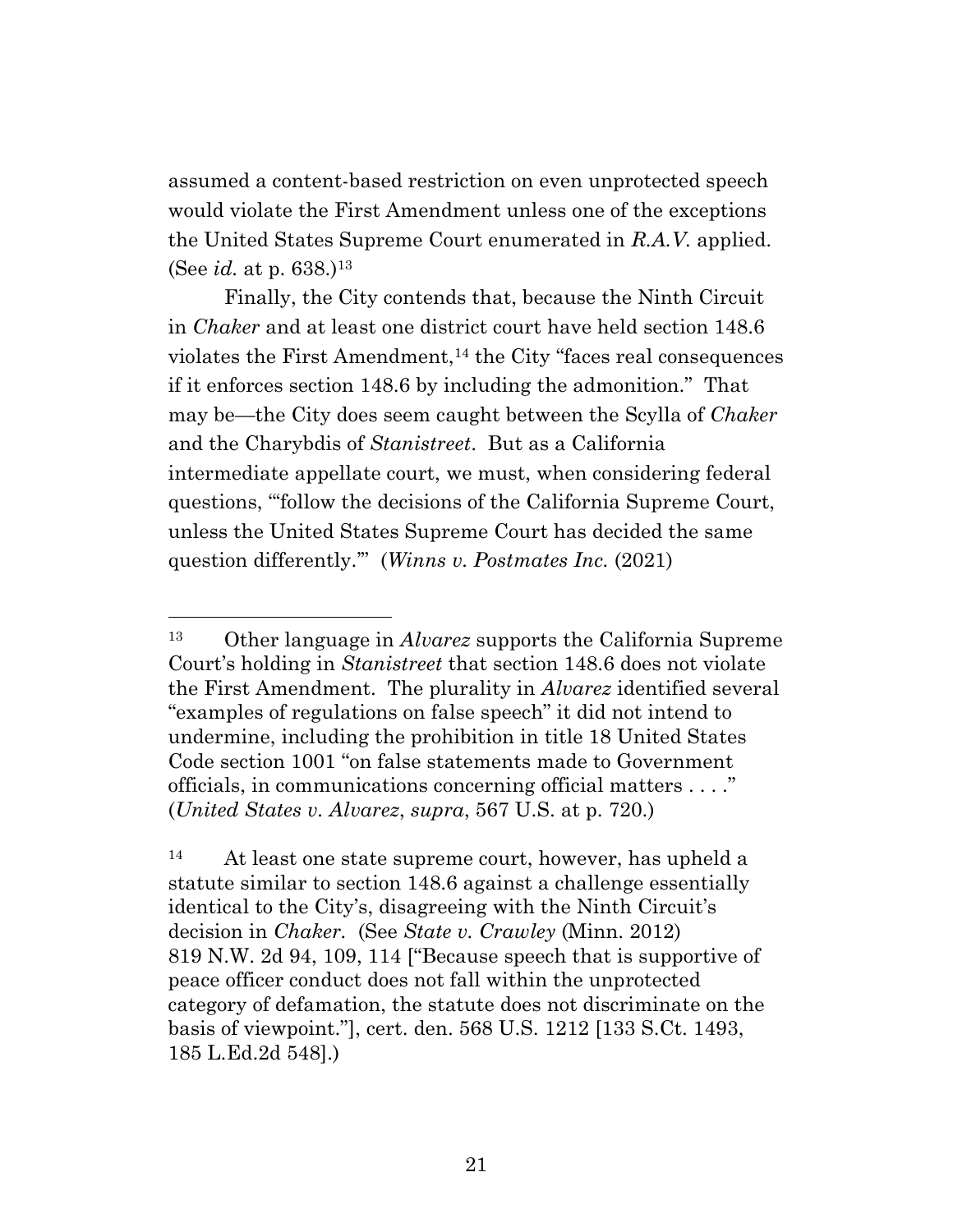66 Cal.App.5th 803, 811; see *Correia v. NB Baker Electric, Inc.* (2019) 32 Cal.App.5th 602, 619.) Unless and until the California Supreme Court reconsiders its decision in *Stanistreet* (or the United States Supreme Court considers the constitutionality of section 148.6 or an analogous statute), we may not decide section 148.6 constitutes an impermissible restriction on content-based or viewpoint-based speech.

Which leaves the City in a practical quandary: The City must either disobey a state court injunction or enforce a statute federal courts have held is unconstitutional and cannot be enforced. The City currently has a temporary reprieve from this dilemma because the trial court stayed the injunction until this court issues its remittitur, which will not occur until the Supreme Court rules on a petition for review, if one is filed (or after the time to file such a petition expires). In the absence of intervention by the California Supreme Court (or the United States Supreme Court), the stay will expire, and the injunction will take effect.

# C. *The Advisory and Signature Requirements of Section 148.6 Do Not Chill Protected Speech*

The City also argues section 148.6, subdivision (a)(2), violates the First Amendment by placing an impermissible burden on speech. According to the City, the requirement that complainants sign an advisory containing "a preemptive and explicit threat of criminal prosecution" for the filing of false complaints also deters people from filing good faith complaints.

The California Supreme Court in *Stanistreet* rejected this argument. The Supreme Court specifically considered whether the requirement in section 148.6, subdivision (a)(2), that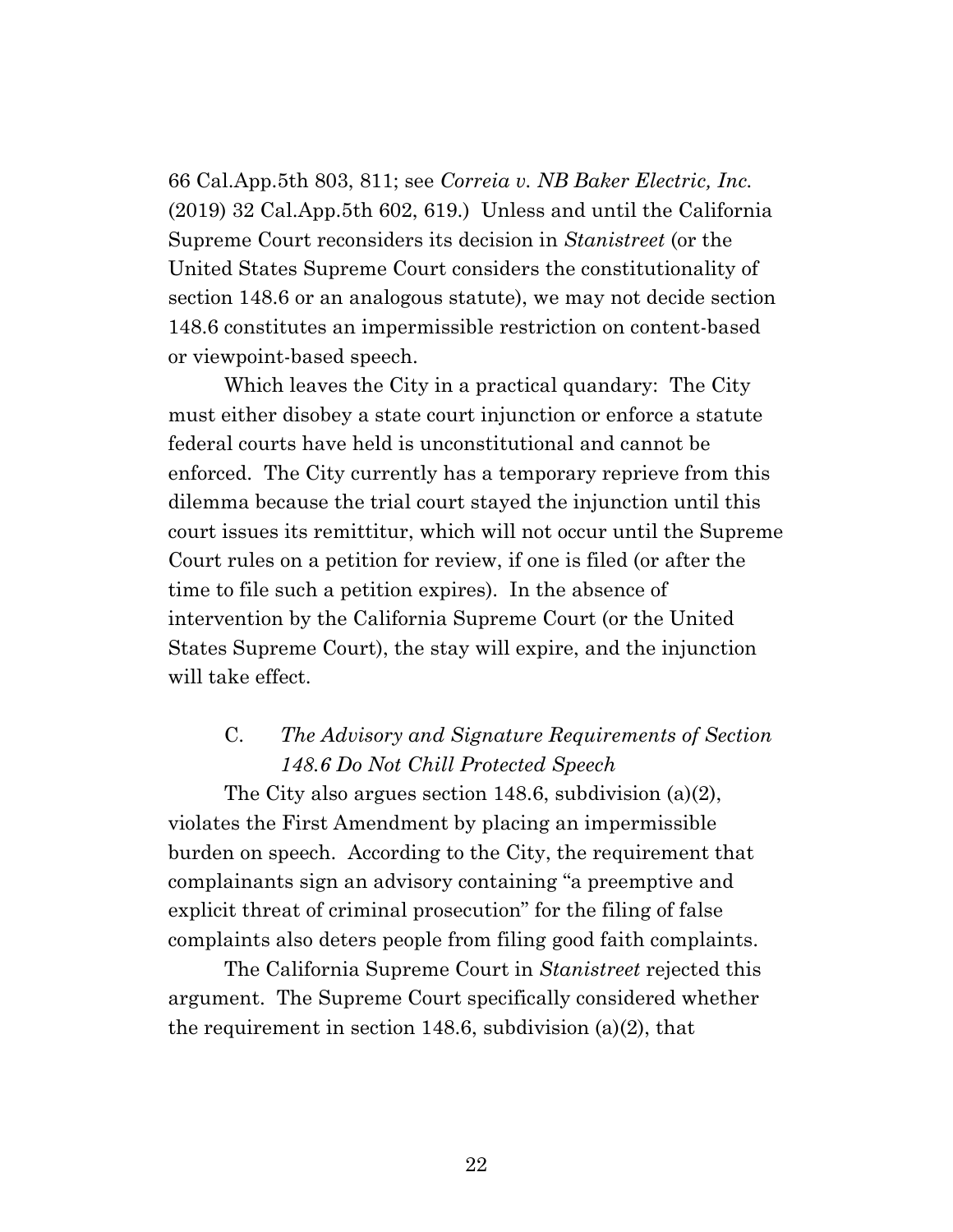complainants read and sign an admonition explaining the "criminal sanction for knowingly false complaints" demonstrated that "official suppression of ideas [was] indeed afoot." (*Stanistreet*, *supra*, 29 Cal.4th at p. 510.) The Supreme Court held it did not: "That admonition merely advises complainants of the law and impresses on them the significance of the formal complaint. Warning people of the consequences of a knowingly false complaint is no more impermissible than advising people they are signing a document or testifying under penalty of perjury. The explanation and admonition do not invalidate the statute." (*Ibid*.) Absent a contrary ruling by the United States Supreme Court, we may not second guess the California Supreme Court on this (or any) issue.

# D. *The City Forfeited Its Argument Section 148.6 Violates the First Amendment by Prohibiting Anonymous Complaints*

Finally, the City contends for the first time, on appeal, section 148.6, subdivision (a)(2), violates the First Amendment because, by requiring complainants to sign the admonition, it prohibits persons from anonymously reporting government misconduct. This is one argument the California Supreme Court in *Stanistreet* did not consider.

"[T]he First Amendment right of freedom of speech includes the right to remain anonymous," at least for some types of speech. (*Huntley v. Public Utilities Commission* (1968) 69 Cal.2d 67, 73.) "'[J]udicial recognition of the constitutional right to publish anonymously is a long-standing tradition . . . . "Persecuted groups and sects from time to time throughout history have been able to criticize oppressive practices ... either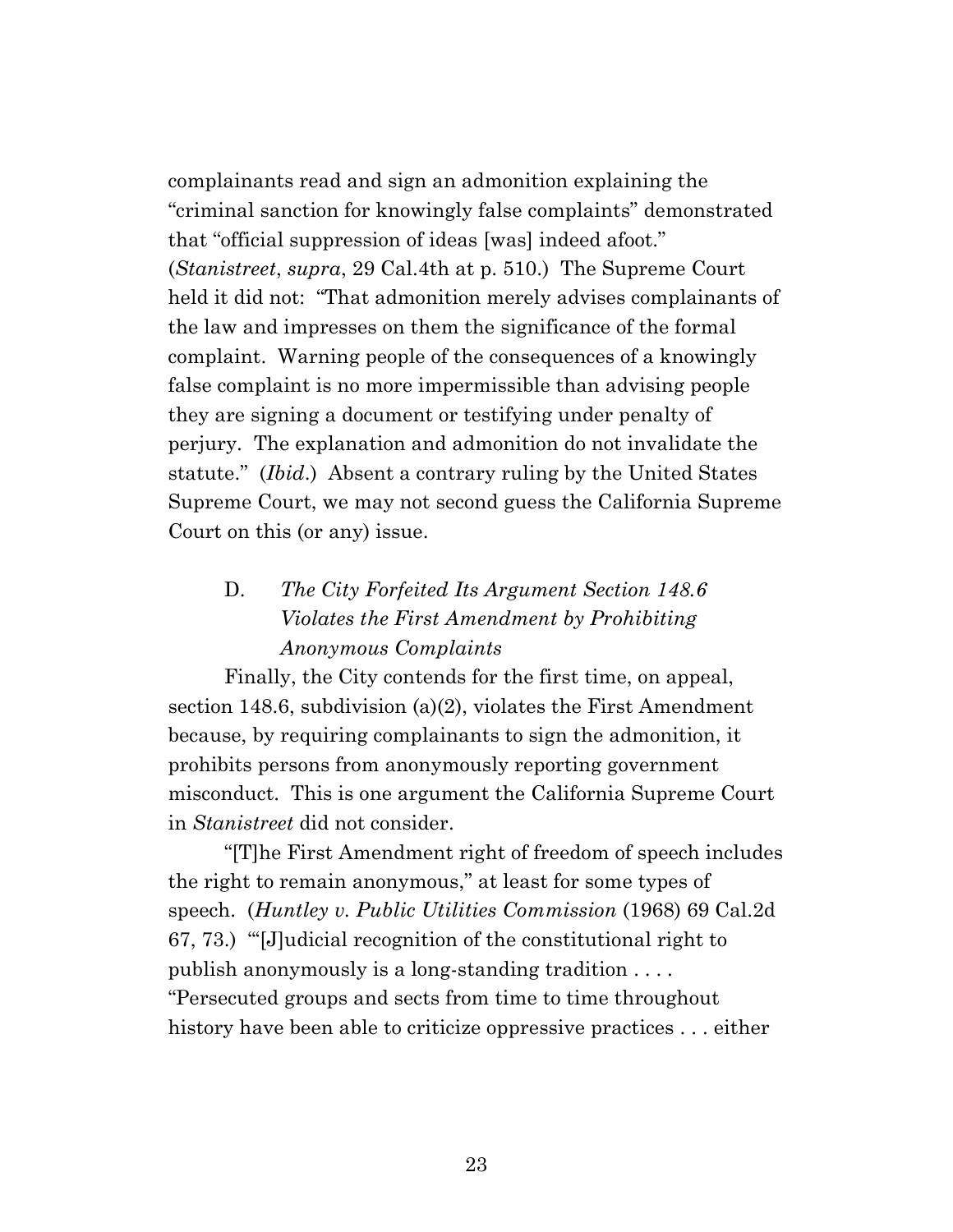anonymously or not at all."'" (*John Doe 2 v. Superior Court*  (2016) 1 Cal.App.5th 1300, 1310.) The United States Supreme Court has recognized the right to speak anonymously, for example, when distributing handbills and pamphlets (see, e.g., *Watchtower Bible Tract Society of New York, Inc. v. Village of Stratton* (2002) 536 U.S. 150, 166-167 [122 S.Ct. 2080, 153 L.Ed.2d 205]; *McIntyre v. Ohio Elections Com.* (1995) 514 U.S. 334, 357 [115 S.Ct. 1511, 131 L.Ed.2d 426]; *Talley v. California* (1960) 362 U.S. 60, 64-65 [80 S.Ct. 536, 4 L.Ed.2d 559]) and when circulating ballot-initiative petitions (see *Buckley v. American Constitutional Law Foundation, Inc.* (1999) 525 U.S. 182, 199-200 [119 S.Ct. 636, 112 L.Ed.2d 599].)

There may be some merit to the City's anonymity argument. The City, however, forfeited the argument by not making it in the trial court. (See *Jackpot Harvesting Co., Inc. v. Superior Court* (2018) 26 Cal.App.5th 125, 154 ["As a general rule, 'constitutional issues not raised in earlier civil proceedings are waived on appeal.'"]; *In re M.H.* (2016) 1 Cal.App.5th 699, 713 [by failing to raise the constitutional challenge in the trial court, appellant forfeited the argument a statute violated the First Amendment]; *Fourth La Costa Condominium Owners Assn. v. Seith* (2008) 159 Cal.App.4th 563, 585 [constitutional issues not raised in the trial court are forfeited on appeal].) Indeed, applying the forfeiture rule here is particularly appropriate given that "there is no absolute right to anonymity" and that a court must balance the right against the government's interest in requiring disclosure of identifying information. (*Huntley v. Public Utilities Commission*, *supra*, 69 Cal.2d at p. 75.) In this case neither side presented evidence of the state's interests in requiring complainants to sign the advisory required by section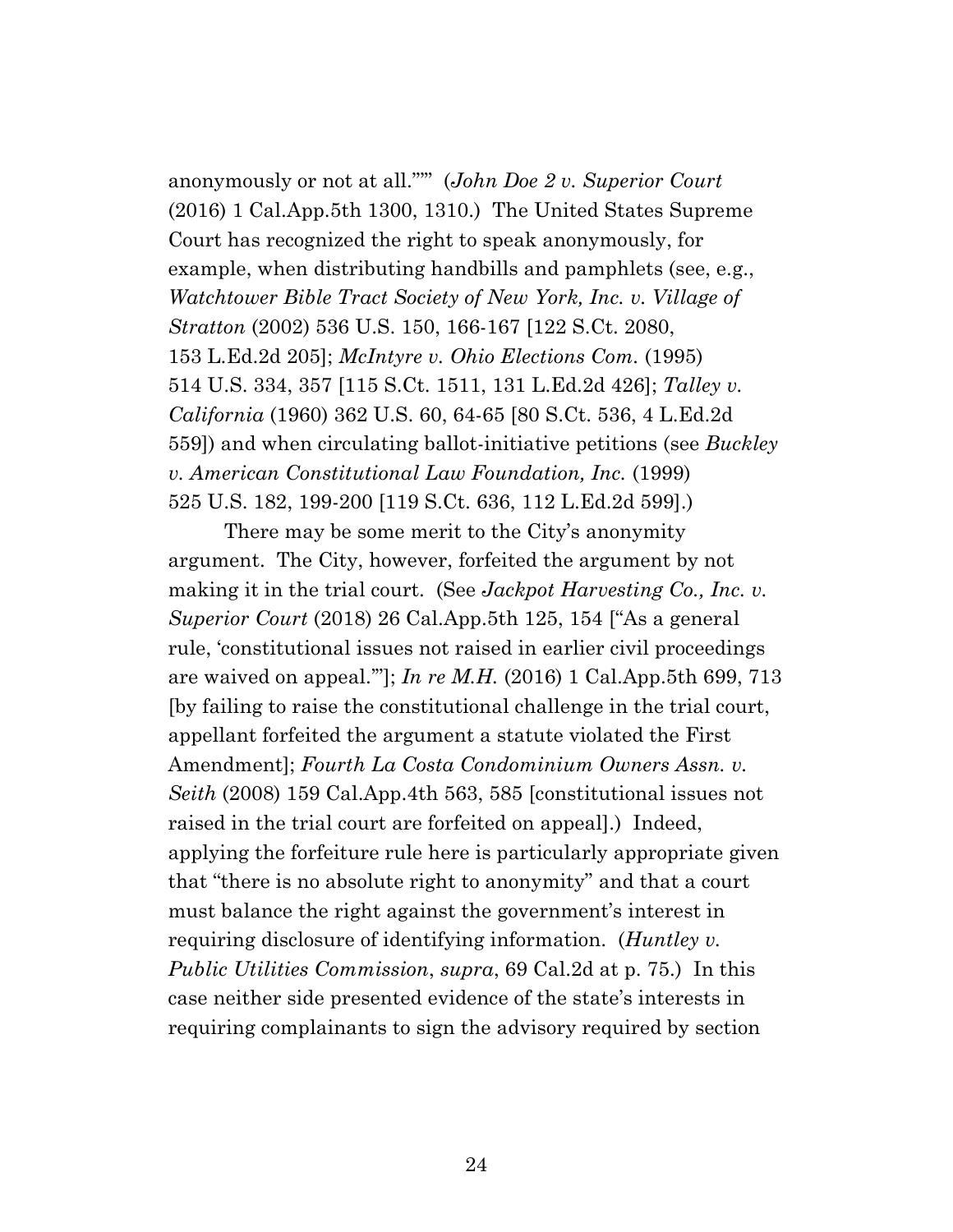148.6, subdivision (a)(2), so that the trial court could balance those interests against citizens' right to file complaints of police misconduct anonymously. (See *In re N.R.* (2017) 15 Cal.App.5th 590, 598 [where an argument "involves an issue of fact rather than a pure question of law," it is "forfeited by appellant's failure to raise it below"]; *Blankenship v. Allstate Ins. Co.* (2010) 186 Cal.App.4th 87, 105 ["arguments raised for the first time on appeal" that "involve questions of fact" are forfeited]; *Zimmerman, Rosenfeld, Gersh & Leeds LLP v. Larson* (2005) 131 Cal.App.4th 1466, 1488 [an argument is forfeited "if it was not raised below and requires consideration of new factual questions"].)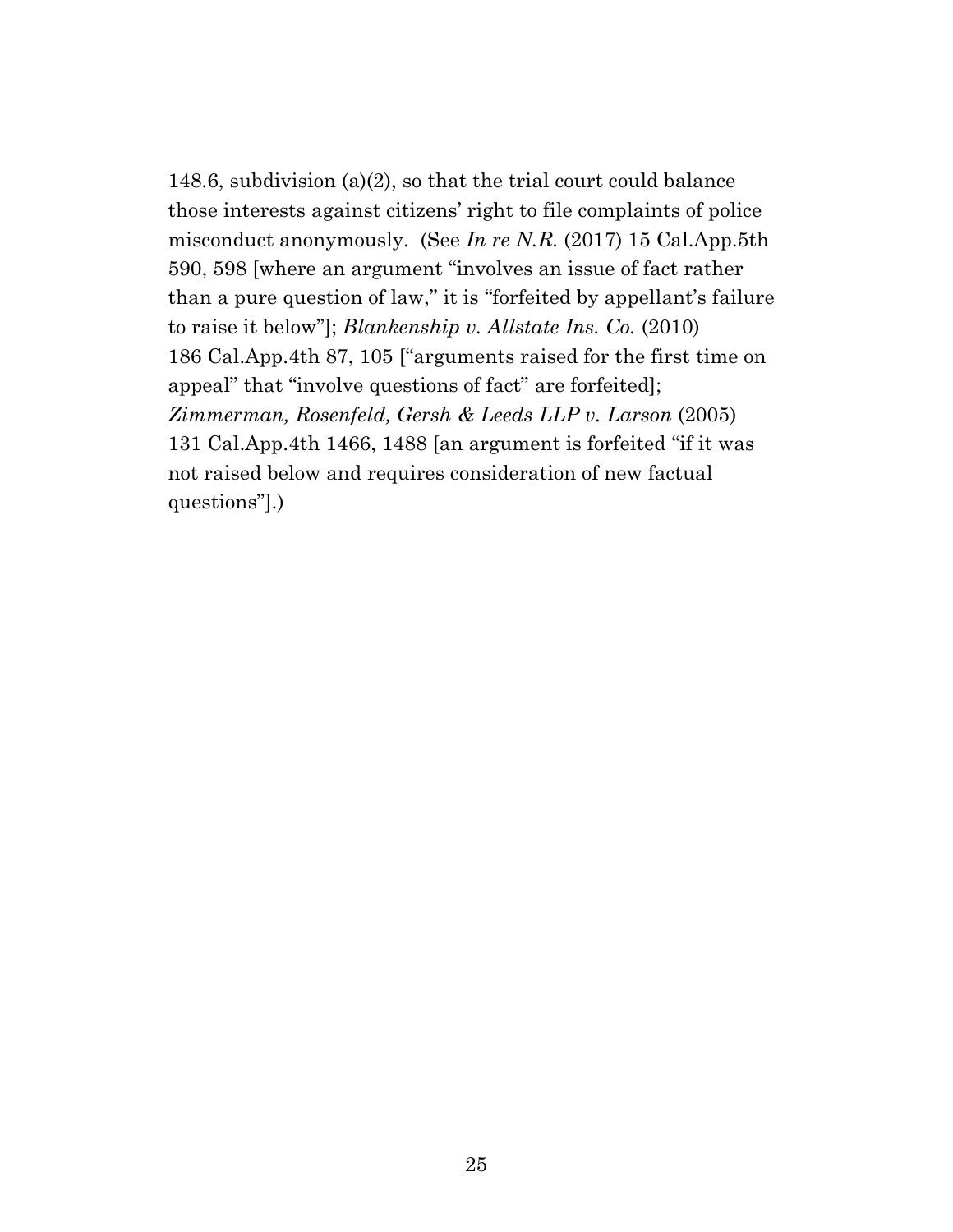### **DISPOSITION**

The judgment is affirmed.

SEGAL, J.

We concur:

PERLUSS, P. J.

WISE, J. \*

<sup>\*</sup> Judge of the Alameda County Superior Court, assigned by the Chief Justice pursuant to article VI, section 6 of the California Constitution.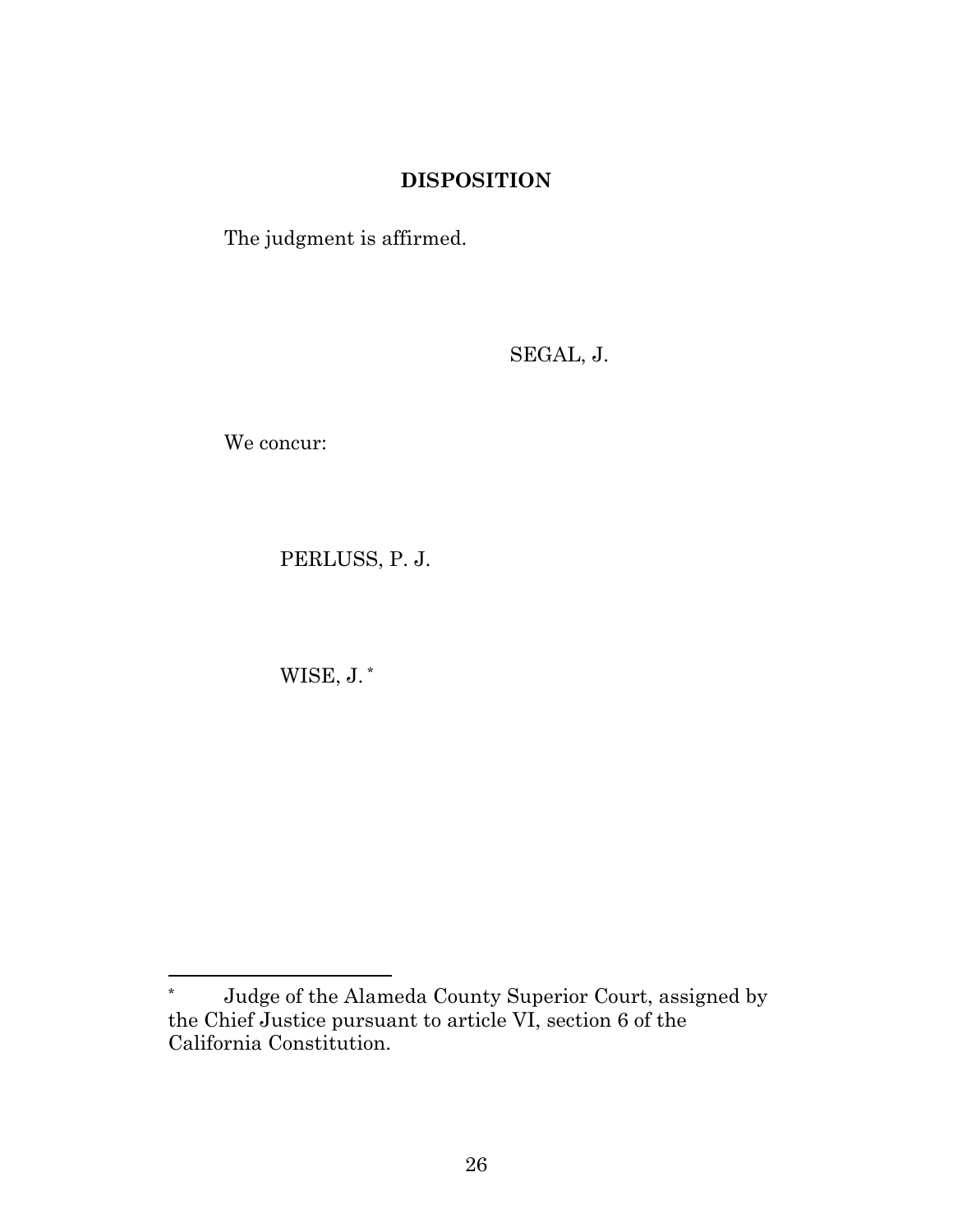#### PERLUSS, P. J., Concurring

I fully agree with, and have signed, the court's opinion adhering to the Supreme Court's decision in *People v. Stanistreet* (2002) 29 Cal.4th 497, holding Penal Code section 148.6 (section 148.6) is not an unconstitutional restraint on speech. I add this grace note to briefly emphasize several issues our opinion does not address because the City focused its defense of the Police Protective League's lawsuit on the rights of individuals seeking to complain about police misconduct, not the City's own rights and responsibilities.

First, Los Angeles is a charter city. (See Gov. Code, § 34101.) As the Supreme Court explained in *State Building & Construction Trades Council of California v. City of Vista* (2012) 54 Cal.4th 547 (*City of Vista*), "Charter cities are specifically authorized by our state Constitution to govern themselves, free of state legislative intrusion, as to those matters deemed municipal affairs. Article XI, section 5, subdivision (a) of the California Constitution provides: 'It shall be competent in any city charter to provide that the city governed thereunder may make and enforce all ordinances and regulations in respect to municipal affairs*,* subject only to restrictions and limitations provided in their several charters and in respect to other matters they shall be subject to general laws. City charters adopted pursuant to this Constitution shall supersede any existing charter, and with respect to municipal affairs shall supersede all laws inconsistent therewith.'" (*Id.* at p. 555; italics omitted.) Known as the home rule doctrine, the broad authority of charter cities was originally "'enacted upon the principle that the municipality itself knew better what it wanted and needed than the state at large, and to give that municipality the exclusive privilege and right to enact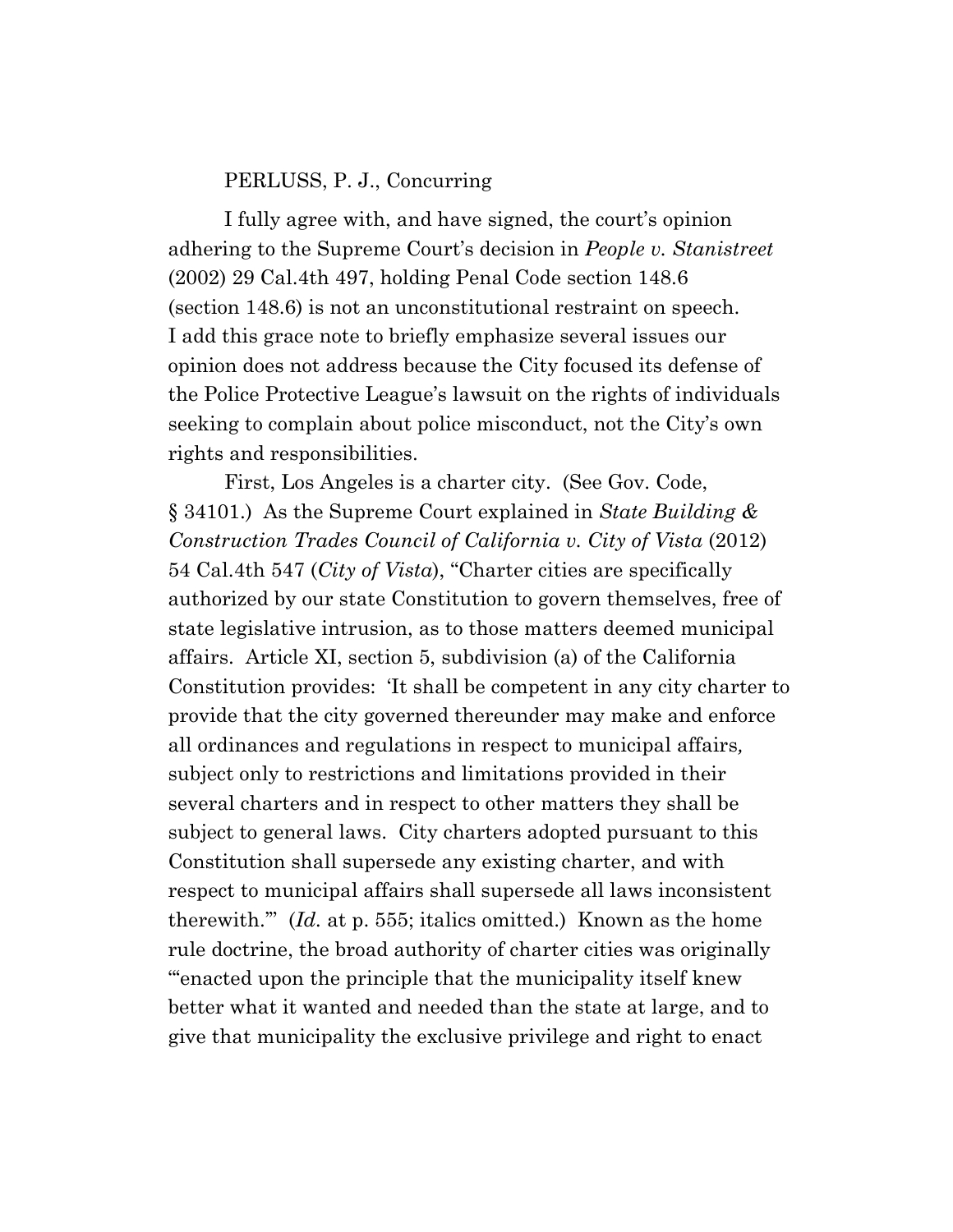direct legislation which would carry out and satisfy its wants and needs.' [Citation.] The provision represents an 'affirmative constitutional grant to charter cities of "all powers appropriate for a municipality to possess . . ." and [includes] the important corollary that "so far as 'municipal affairs' are concerned," charter cities are "supreme and beyond the reach of legislative enactment."'" (*Id.* at pp. 555-556; see *Johnson v. Bradley* (1992) 4 Cal.4th 389, 394-398; *California Fed. Savings & Loan Assn. v. City of Los Angeles* (1991) 54 Cal.3d 1, 12 (*California Fed*. *Savings*).)

Article XI, section 5, subdivision (b), of the California Constitution sets out a nonexclusive list of four core categories that are, by definition, "municipal affairs." First on that list is "the constitution, regulation, and government of the city police force." (See *Johnson v. Bradley, supra,* 4 Cal.4th at p. 398.) Thus, if the City authorizes its police department to accept complaints of misconduct without a signed advisory, it may not be within the authority of the Legislature to prohibit it from doing so. (See generally *City of Huntington Beach v. Becerra* (2020) 44 Cal.App.5th 243, 254, 259 ["[h]ome rule authority under article XI, section 5 of the California Constitution does not mean charter cities can never be subject to state laws that concern or regulate municipal affairs"; the Supreme Court's analytical framework articulated in *City of Vista* and *California Fed. Savings* "appl[ies] to a state law that is claimed to intrude on a charter city's right under article XI, section 5(b) to create, regulate, and govern a police force"].)

Second, although section 148.6 provides a law enforcement agency "shall" require a complainant to read and sign the advisory, "shall" can be construed as mandatory or directory.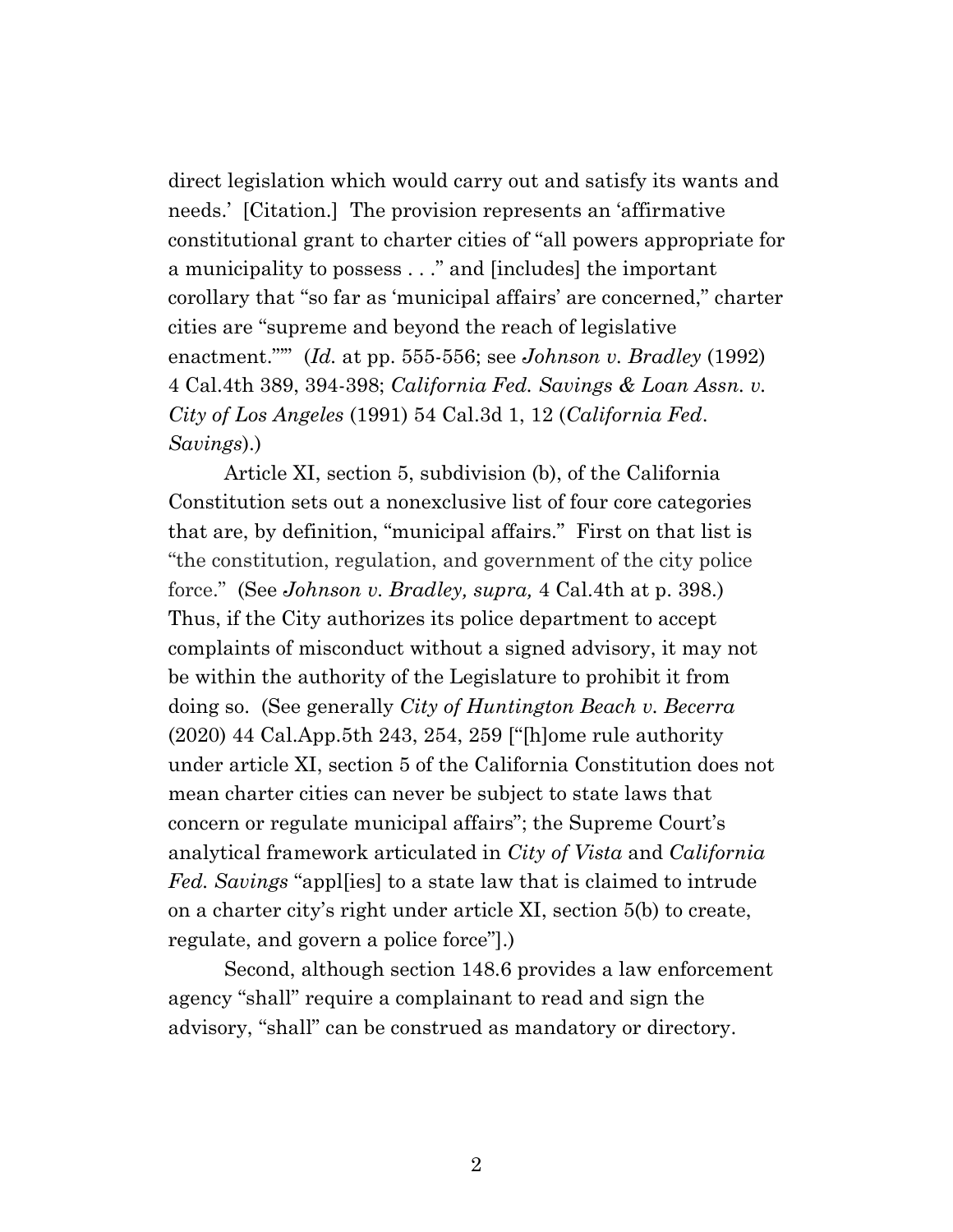(*People v. Ledesma* (1997) 16 Cal.4th 90, 95.) "When, as here, a statute sets forth a procedural requirement but does not set forth any penalty for noncompliance, a party may reasonably question whether the statute is merely directory, not mandatory. '[T]he "mandatory" or "directory" designation does not refer to whether a particular statutory requirement is obligatory or permissive, but instead denotes "'whether the failure to comply with a particular procedural step will or will not have the effect of invalidating the governmental action to which the procedural requirement relates."'" (*People v. Gray* (2014) 58 Cal.4th 901, 909; see *Cal-Air Conditioning, Inc. v. Auburn Union School Dist.* (1993) 21 Cal.App.4th 655, 673 ["'provisions defining time and mode in which public officials shall discharge their duties and which are obviously designed merely to secure order, uniformity, system and dispatch in the public bureaucracy are generally held to be directory'"].) Even if section 148.6 applies to the City's regulation of its police department despite the home rule doctrine, it is not clear—and we do not decide— that the City violates the statute by accepting a complaint of police misconduct without a signed advisory.<sup>15</sup>

Third, the import of a prohibition against "accepting an allegation of misconduct against a peace officer" without the signed advisory—the language of section 148.6 repeated in the injunction issued by the superior court—is, at best, unsettled. In an opinion issued in 1996 shortly after the enactment of

<sup>&</sup>lt;sup>15</sup> Presumably, an appellate court decision that section 148.6 could not apply to the City under the home rule doctrine or that it was directory, not mandatory, would provide a basis for the City to seek to dissolve the injunction we affirm today.